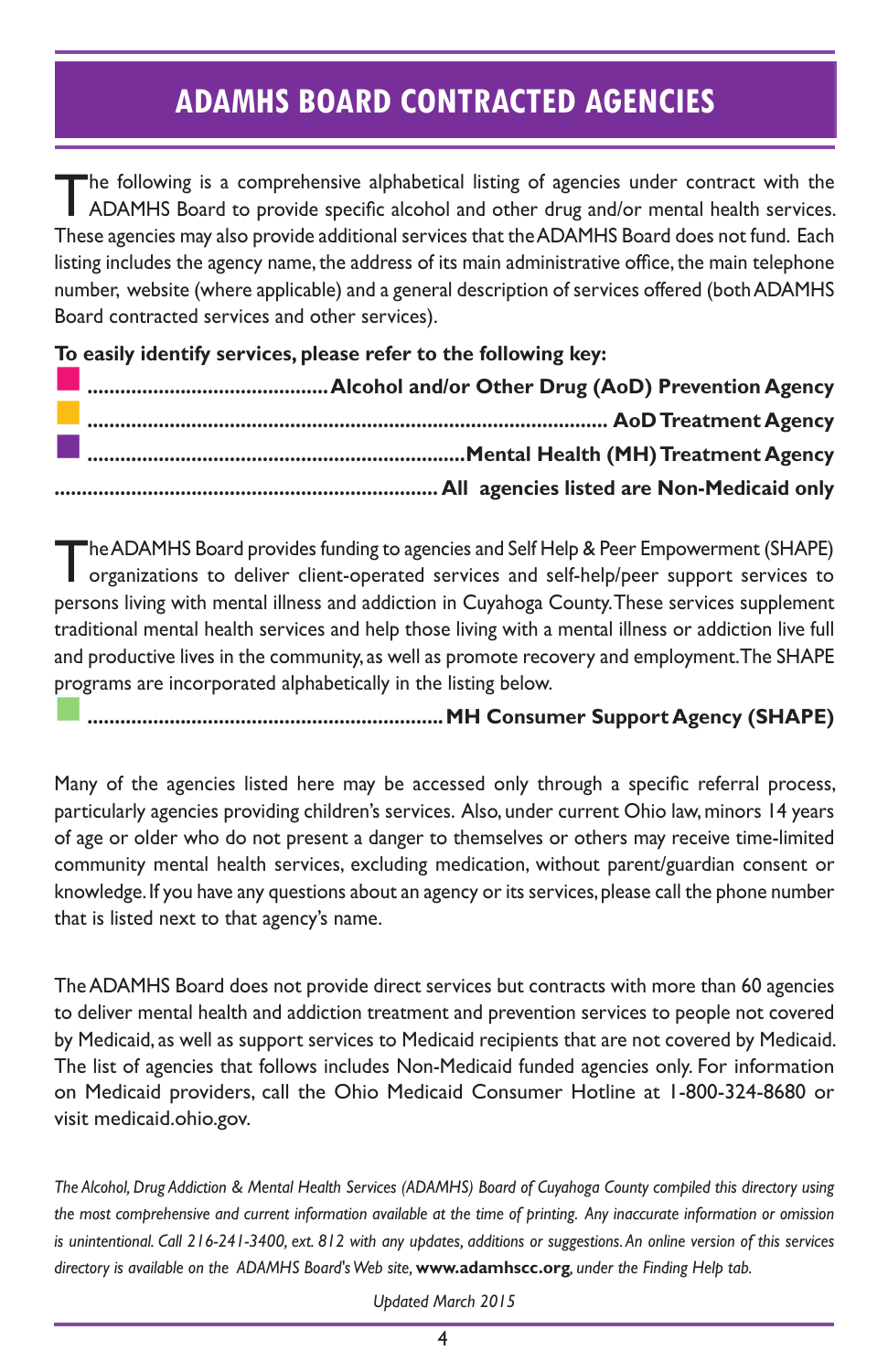#### **AGENCY LISTING**

| Achievement Centers for Children Phone 216-292-9700    |  |
|--------------------------------------------------------|--|
|                                                        |  |
| Highland Hills, Ohio 44128  www.achievementcenters.org |  |
| <b>Patricia Nobili, Executive Director</b>             |  |

The Achievement Centers for Children offers a wide array of interdisciplinary services for children from the youngest age (prenatal) through adulthood and their families. Our experienced clinical social workers (mostly LISW-S's) provide home-based treatment through our Early Childhood Mental Health program for children, birth through age five, who are experiencing social, emotional and/or behavioral challenges. This program is free of charge to families. Our center-based Behavioral Health program serves school-aged children and young adults who have a "dual diagnosis" - a physical, medical and/or developmental disability in addition to a mental health concern. For this program, we accept both Medicaid and commercial insurance. Both programs partner closely with families.

The mission of the Achievement Centers for Children is to enable and empower children with disabilities and their families to grow, learn, play and prepare for lifelong achievement in society. Our unique, comprehensive service model weaves together therapy, education and autism services, recreation, and family support services to meet the needs of the entire family. On site, in addition to behavioral health counseling, the Achievement Centers provides an inclusive childcare, physical, occupational and speech therapies, an autism program for children from preschool through eighth grade, and adapted aquatics. In the community, in addition to our Early Childhood Mental Health services, the Achievement Centers provides technical assistance to community childcare centers, Help Me Grow home visitors and adapted sports. Camp Cheerful in Strongsville offers day and residential camps, the River Rock Adult Day Program, therapeutic horsemanship and a fully-accessible high ropes course.

Satellite locations include:

**Westlake** 24211 Center Ridge Road, Westlake, Ohio 44145

Camp Cheerful 15000 Cheerful Lane, Strongsville, Ohio 44136

n**Applewood Centers .................................................... Phone 216-521-6511 10427 Detroit Avenue................................ Intake Phone 216-741-2241x1264 Cleveland, Ohio 44102 ......................Intake Residential 216-741-2241x1011** *Melanie K. Falls, LISW-S, LICDC, Executive Director***...............Fax 216-521-6006** **www.applewoodcenters.org**

Applewood Centers, a non-profit agency, is one of northeast Ohio's largest providers of behavioral healthcare and social services for children, youth and families. Services include school and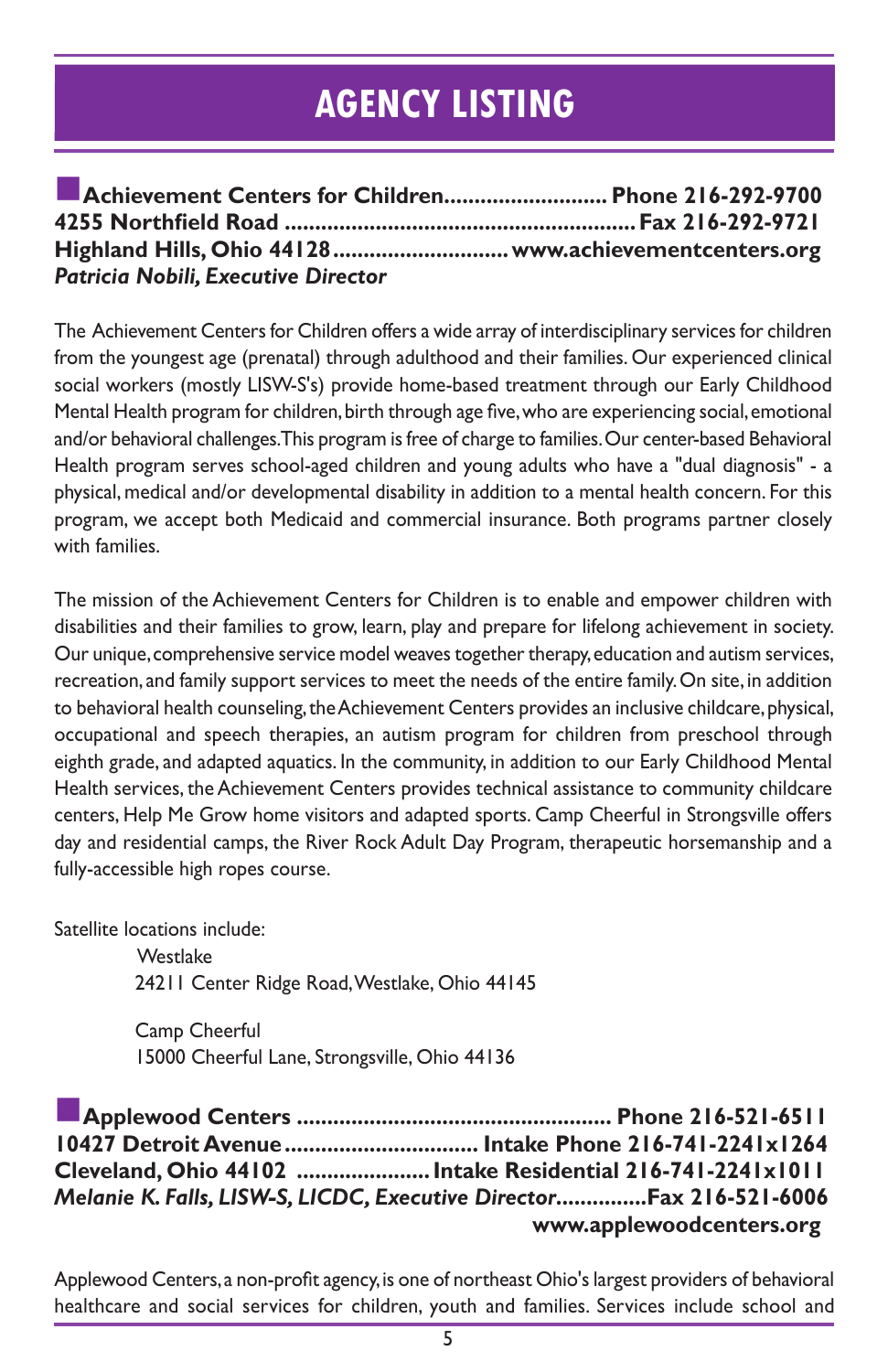community-based counseling services; psychiatric services for children and teens; foster care; residential treatment; therapeutic after-school and weekend programs; and the Eleanor Gerson Middle and High Schools for students with emotional difficulties. Applewood is licensed and certified by the Ohio Department of Mental Health and Addiction Services, licensed by the Ohio Department of Job and Family Services and the Ohio Department of Education, and accredited by the Council on Accreditation and the American Psychological Association. Funding is provided in part by the Alcohol, Drug Addiction and Mental Health Services Board of Cuyahoga County, and the Lorain County Board of Mental Health.

| Campus locations include: |  |
|---------------------------|--|

**3631 Perkins Avenue #2A-W...............................................Fax 216-881-6920 Cleveland, Ohio 44114** *Michael Byun, Executive Director*

The mission of ASIA, Inc. is to "empower Asian American and Pacific Islanders in Northeastern Ohio to access quality, culturally, and linguistically appropriate information and services." ASIA, Inc. provides wrap-around services to immigrants and refugees in the following service categories: Aging and Adult; Children, Youth, and Family; Community Health Promotions; Cultural Outreach; and Self-Sufficiency.

| Debra Rex, President/Chief Executive Officer |  |
|----------------------------------------------|--|

For more than 160 years, Beech Brook has found innovative ways to help society's most vulnerable children and their families. Beech Brook offers extensive mental health services ranging from family

> **nalcohol and/or Other Drug (AoD) Prevention Agency AoD Treatment Agency nd Mental Health (MH) Treatment Agency MH Consumer Support Agency (SHAPE)**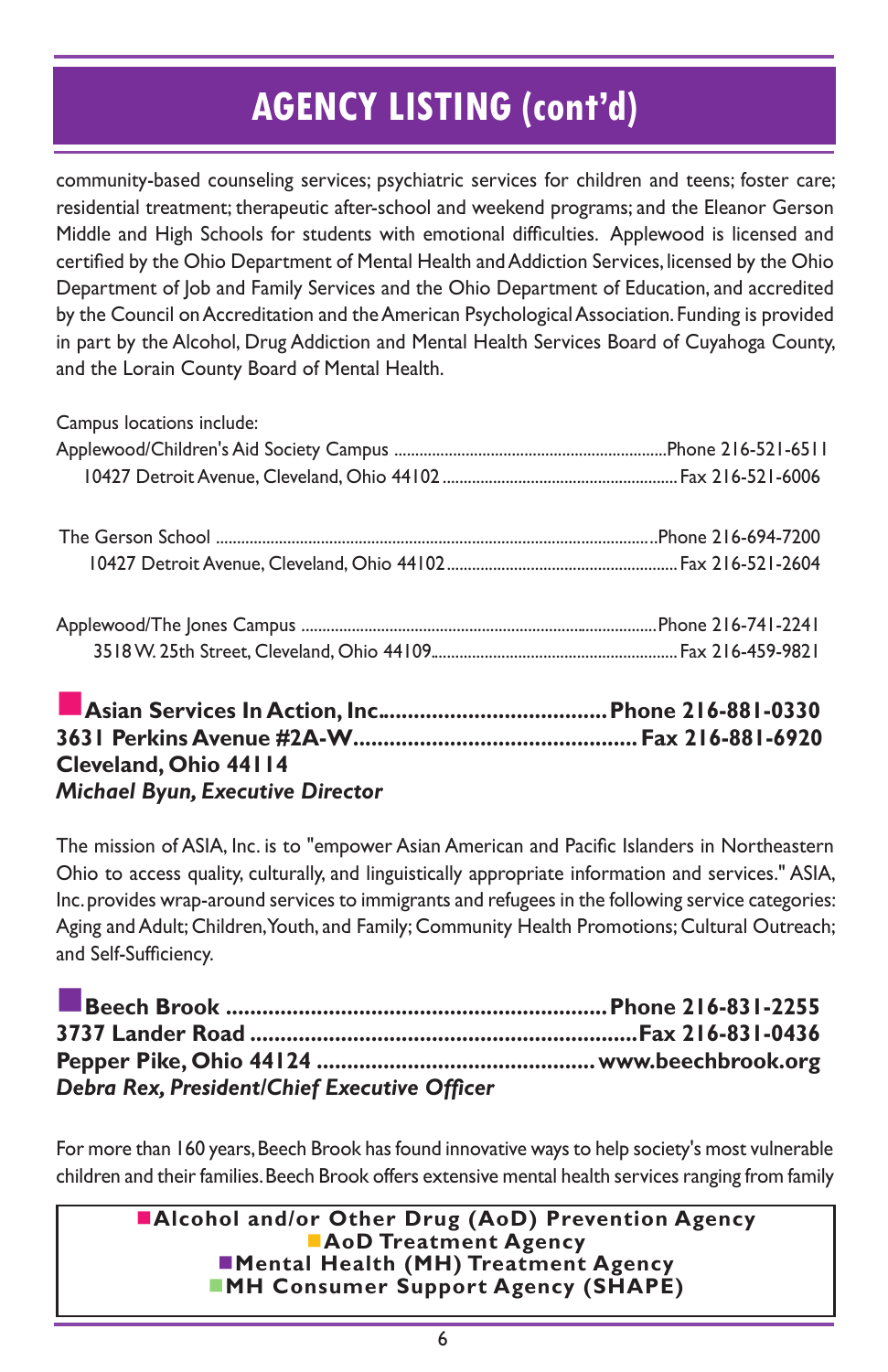life education and support to treatment of severe emotional disturbances. Our treatment teams draw from a broad spectrum of community-based and in-home services, day treatment, foster care, residential treatment and special-needs adoption services. Each team develops a comprehensive, individualized plan to meet the complex needs of every family and child. Whatever the need, Beech Brook has the tools to strengthen or rebuild family relationships. Beech Brook also has programs to help children make the transition back to community and family living. Beech Brook's services include Residential Treatment, including an Intensive Treatment Unit, Group Living Home for males ages 15-20, Day Treatment, Partial Hospitalization, Foster Care and Adoption Services, School-Based Services, Family Health, Family Preservation, Early Childhood Services, Outpatient Mental Health Services, Pharmacological Management, ACT Team for Transitional Youth.

| Satellite locations include:                              |  |
|-----------------------------------------------------------|--|
|                                                           |  |
|                                                           |  |
| Family Drop-In Center, Carl B. Stokes Social Service Mall |  |
|                                                           |  |
|                                                           |  |
|                                                           |  |
|                                                           |  |
|                                                           |  |
|                                                           |  |
|                                                           |  |

Beech Brook also provides school-based mental health services in Toledo and Chardon.

| <b>Bellefaire JCB</b> 216-932-2800                  |                       |
|-----------------------------------------------------|-----------------------|
| 22001 Fairmount Boulevard Intake Phone 216-320-8502 |                       |
|                                                     |                       |
| Adam G. Jacobs, Ph.D., President                    | www.bellefairejcb.org |

Founded as an orphanage in 1868, Bellefaire JCB has evolved into one of the nation's leading providers and innovators of wellness, advocacy and behavioral healthcare for children, youth and their families. Programs and services include: Residential Treatment; Foster Care; Adoption; Day Treatment; Outpatient Counseling; Home-Based Counseling; Substance Abuse Services; Community-Based Programs; Early Childhood Programs; Big Brother/Big Sister Program; and Monarch Services, which include a Day School and Boarding Academy for Children and Adolescents with autism. All services are provided without regard to sex, religion or national origin.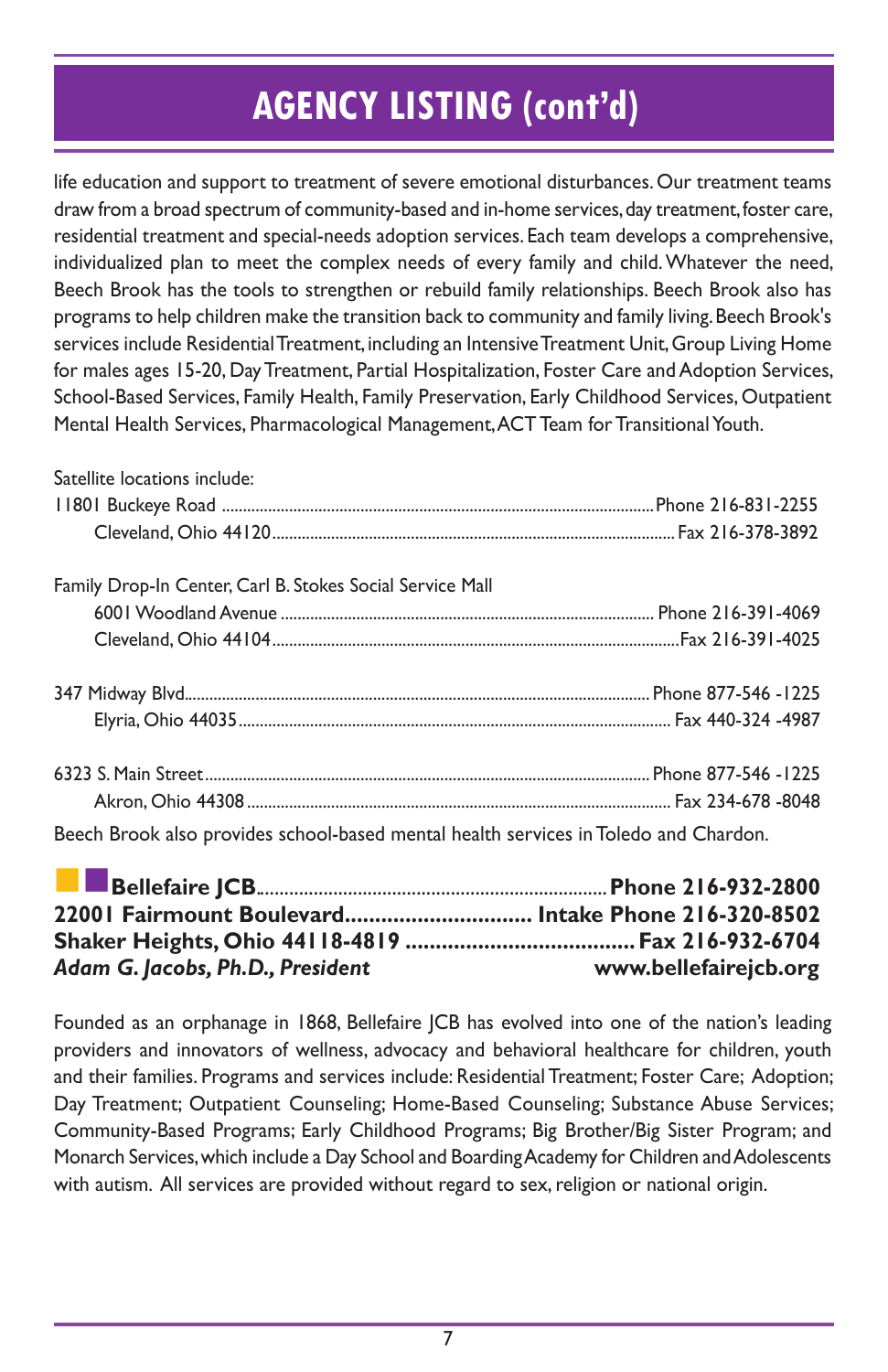| Cleveland, Ohio 44115 www.clevelandcatholiccharities.org |  |
|----------------------------------------------------------|--|
| Maureen Dee, LISW-S, LICDC-CS, Executive Director        |  |

Catholic Charities provides comprehensive residential and outpatient behavioral health treatment and prevention services [mental health (MH) and alcohol and/or other drug (AOD) and related services] in Cuyahoga County. Sixteen distinct service programs are located in nine separate sites throughout the county. Specialized services for the deaf and hard of hearing, for Spanish-speaking individuals/families, for adolescents, for women and for persons with special needs are some of the priority populations targeted and served.

| Satellite locations include:                                                                                                                                                                                                         |                    |
|--------------------------------------------------------------------------------------------------------------------------------------------------------------------------------------------------------------------------------------|--------------------|
|                                                                                                                                                                                                                                      |                    |
|                                                                                                                                                                                                                                      |                    |
|                                                                                                                                                                                                                                      |                    |
|                                                                                                                                                                                                                                      |                    |
|                                                                                                                                                                                                                                      |                    |
|                                                                                                                                                                                                                                      |                    |
|                                                                                                                                                                                                                                      |                    |
|                                                                                                                                                                                                                                      |                    |
|                                                                                                                                                                                                                                      |                    |
|                                                                                                                                                                                                                                      |                    |
|                                                                                                                                                                                                                                      |                    |
|                                                                                                                                                                                                                                      |                    |
|                                                                                                                                                                                                                                      |                    |
| <b>Adult Outpatient Chemical Dependency Services/</b>                                                                                                                                                                                |                    |
| <b>Luvenile TASCIODYS Reported and Control of the Control of Control of the Control of Control of Control of Control of Control of Control of Control of Control of Control of Control of Control of Control of Control of Contr</b> | Phone 216-391-2030 |

#### **nalcohol and/or Other Drug (AoD) Prevention Agency AoD Treatment Agency Mental Health (MH) Treatment Agency NH Consumer Support Agency (SHAPE)**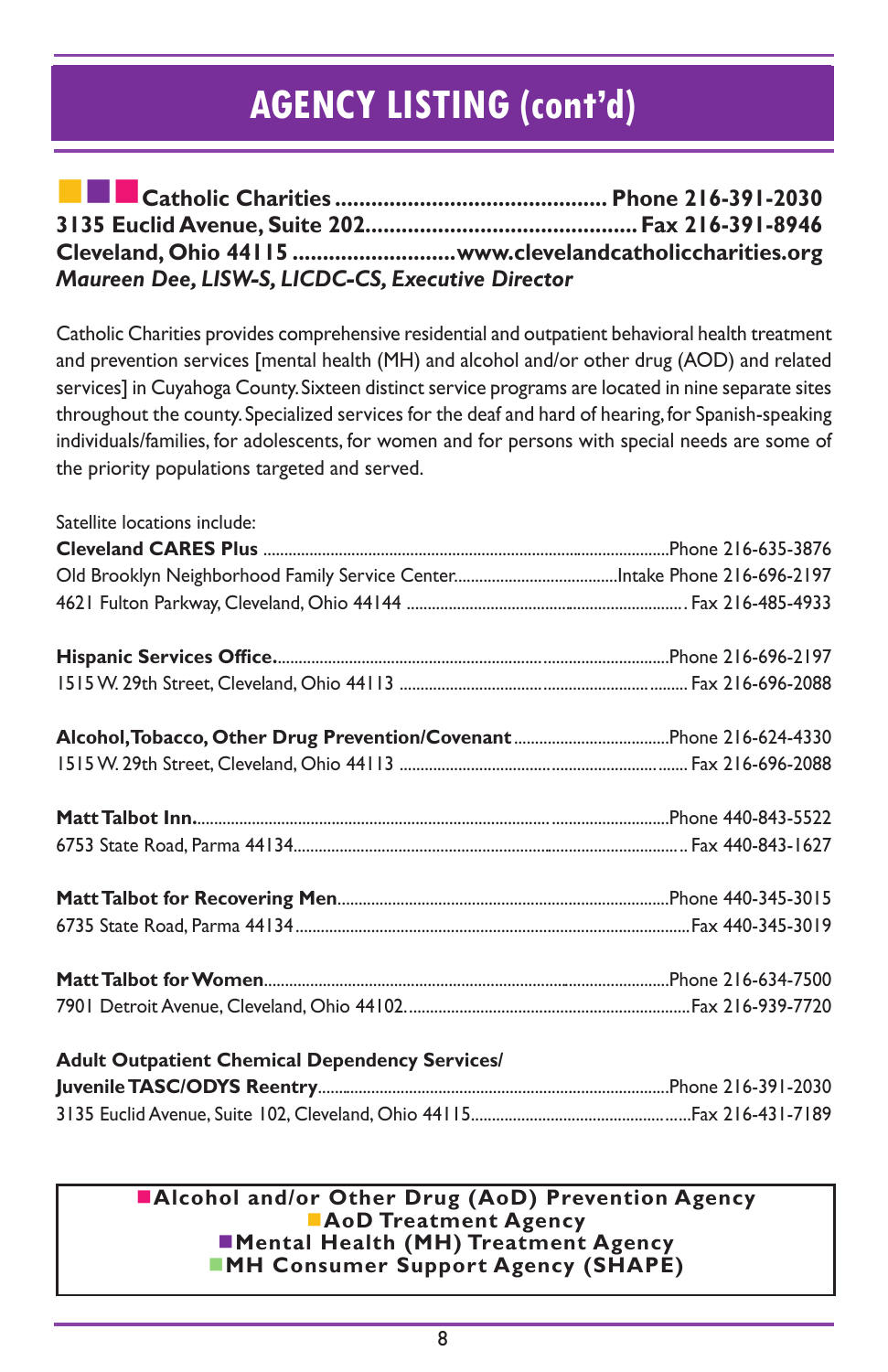| <b>Outpatient Mental Health/FIRST Program/</b>                                                                                                                                                                                                                                                                                                                                                                                                                                                                                                                                                                                                                                                         |                  |
|--------------------------------------------------------------------------------------------------------------------------------------------------------------------------------------------------------------------------------------------------------------------------------------------------------------------------------------------------------------------------------------------------------------------------------------------------------------------------------------------------------------------------------------------------------------------------------------------------------------------------------------------------------------------------------------------------------|------------------|
|                                                                                                                                                                                                                                                                                                                                                                                                                                                                                                                                                                                                                                                                                                        |                  |
|                                                                                                                                                                                                                                                                                                                                                                                                                                                                                                                                                                                                                                                                                                        |                  |
| <b>Pre-Employment Screening</b>                                                                                                                                                                                                                                                                                                                                                                                                                                                                                                                                                                                                                                                                        |                  |
|                                                                                                                                                                                                                                                                                                                                                                                                                                                                                                                                                                                                                                                                                                        |                  |
|                                                                                                                                                                                                                                                                                                                                                                                                                                                                                                                                                                                                                                                                                                        |                  |
|                                                                                                                                                                                                                                                                                                                                                                                                                                                                                                                                                                                                                                                                                                        |                  |
|                                                                                                                                                                                                                                                                                                                                                                                                                                                                                                                                                                                                                                                                                                        |                  |
|                                                                                                                                                                                                                                                                                                                                                                                                                                                                                                                                                                                                                                                                                                        | Fax 216-851-8652 |
| The Centers for Families and Children  Phone 216-432-7200<br>4500 Euclid Avenue  Enrollment Phone 216-325-WELL (9355)                                                                                                                                                                                                                                                                                                                                                                                                                                                                                                                                                                                  |                  |
| Sharon Sobol Jordan, President & CEO www.thecentersohio.org                                                                                                                                                                                                                                                                                                                                                                                                                                                                                                                                                                                                                                            |                  |
| The Centers for Families and Children (The Centers) makes success possible for people who<br>choose to change their lives including people with mental illness who want a better quality of<br>life. The Centers' Health & Wellness services help people make positive changes in their lives by<br>connecting them with community resources, including medications, counseling, socialization and<br>$\mathbf{r}$ and $\mathbf{r}$ are $\mathbf{r}$ and $\mathbf{r}$ are $\mathbf{r}$ and $\mathbf{r}$ are $\mathbf{r}$ and $\mathbf{r}$ are $\mathbf{r}$ and $\mathbf{r}$ are $\mathbf{r}$ and $\mathbf{r}$ are $\mathbf{r}$ and $\mathbf{r}$ are $\mathbf{r}$ and $\mathbf{r}$ are $\mathbf{r}$ and |                  |

skills for living. Our supportive team includes professional case managers, counselors and medical staff who together help individuals cope with all types of health and wellness issues. We serve adults, teens, children and their families and provide our services in both English and Spanish. Our services are fully accredited by the Joint Commission on Accreditation of Healthcare Organizations and certified by the Ohio Department of Mental Health & Addiction Services. For more information or to request services, please call our enrollment specialist at 216-325-WELL (9355).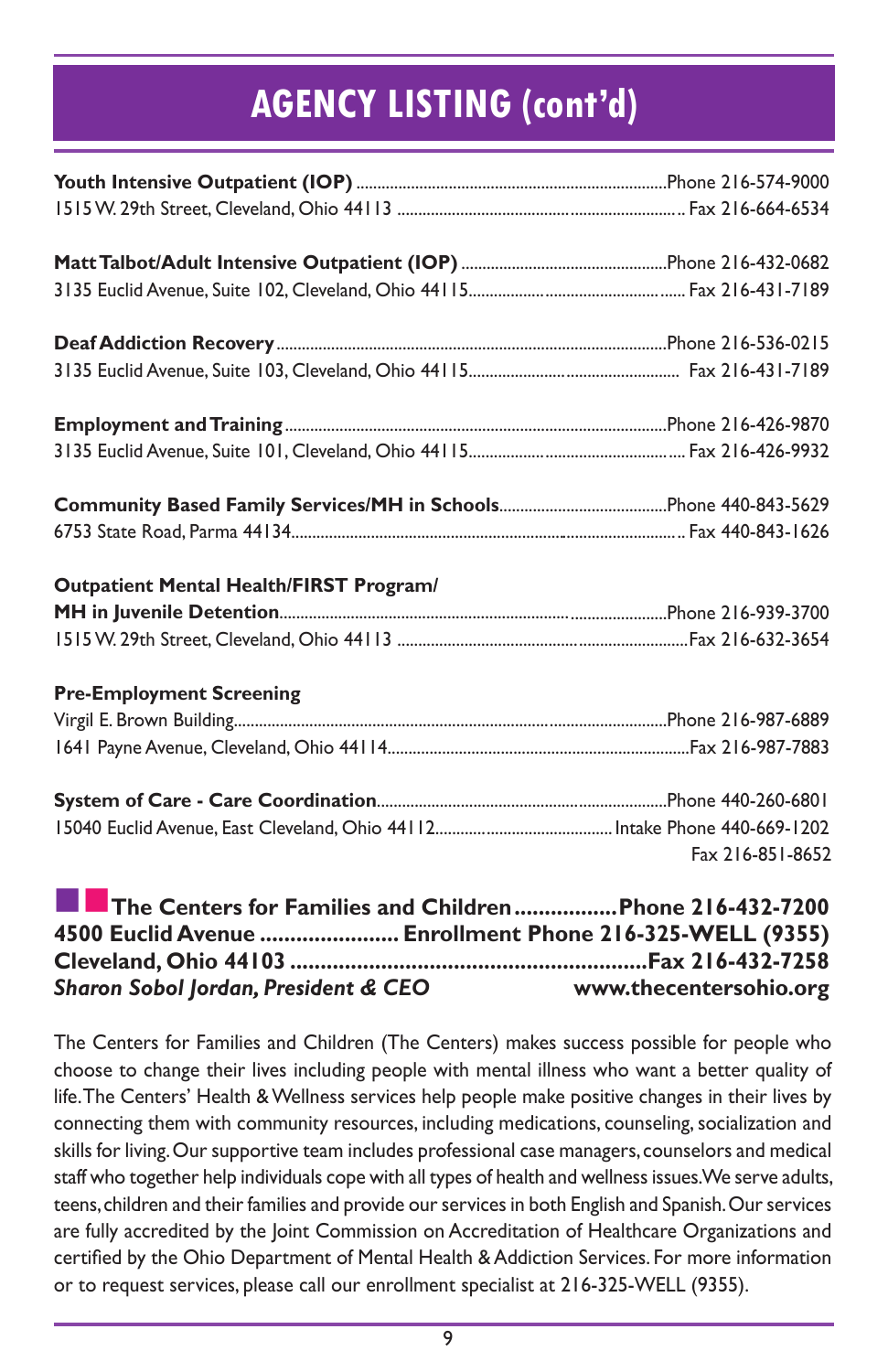Satellite locations include:

East - 4400 Euclid Avenue, Cleveland, OH 44103 Gordon Square - 5209 Detroit Avenue, Cleveland, OH 44113 Southwest - 5955 Ridge Road, Parma, OH 44129 West - 3929 Rocky River Drive, Cleveland, OH 44111 Stephanie Tubbs Jones Health Center - 13944 Euclid Avenue, East Cleveland, OH 44112

#### **City of Cleveland Department of Public Health.......... Phone 216-664-6666 Office of Mental Health & Substance Abuse (OMHSA)** .........**Fax 216-664-2370 75 Erieview Plaza, 3rd Floor**................................................**www.clevelandhealth.org Cleveland, Ohio 44114**

The Cleveland Department of Public Health's Office of Mental Health and Substance Abuse (OMHSA) provides abstinence-based substance abuse treatment and prevention activities through the CenterPoint treatment program and Prevention Services program. The CenterPoint treatment program offers adult Intensive Outpatient and Non-intensive Outpatient alcohol and chemical dependency treatment. Prevention Services, using a Student Assistance Program approach, works with youth Pre-K through eighth grade focusing on developing strong leadership and critical thinking skills. CenterPoint treatment programming and Prevention Services administration are based at the J. Glen Smith Health Center.

#### **OMHSA Administration:**

75 Erieview Plaza, 3rd Floor Cleveland, Ohio 44114 General information: 216-664-6666 Project Director: 216-664-3920 Fax: 216-664-2370

#### **Service site:**

J. Glen Smith Health Center 11100 St. Clair Cleveland, Ohio 44108 Intake and assessments: 216-664-3891 Fax: 216-420-7744

**nalcohol and/or Other Drug (AoD) Prevention Agency AoD Treatment Agency nd** Mental Health (MH) Treatment Agency ■MH Consumer Support Agency (SHAPE)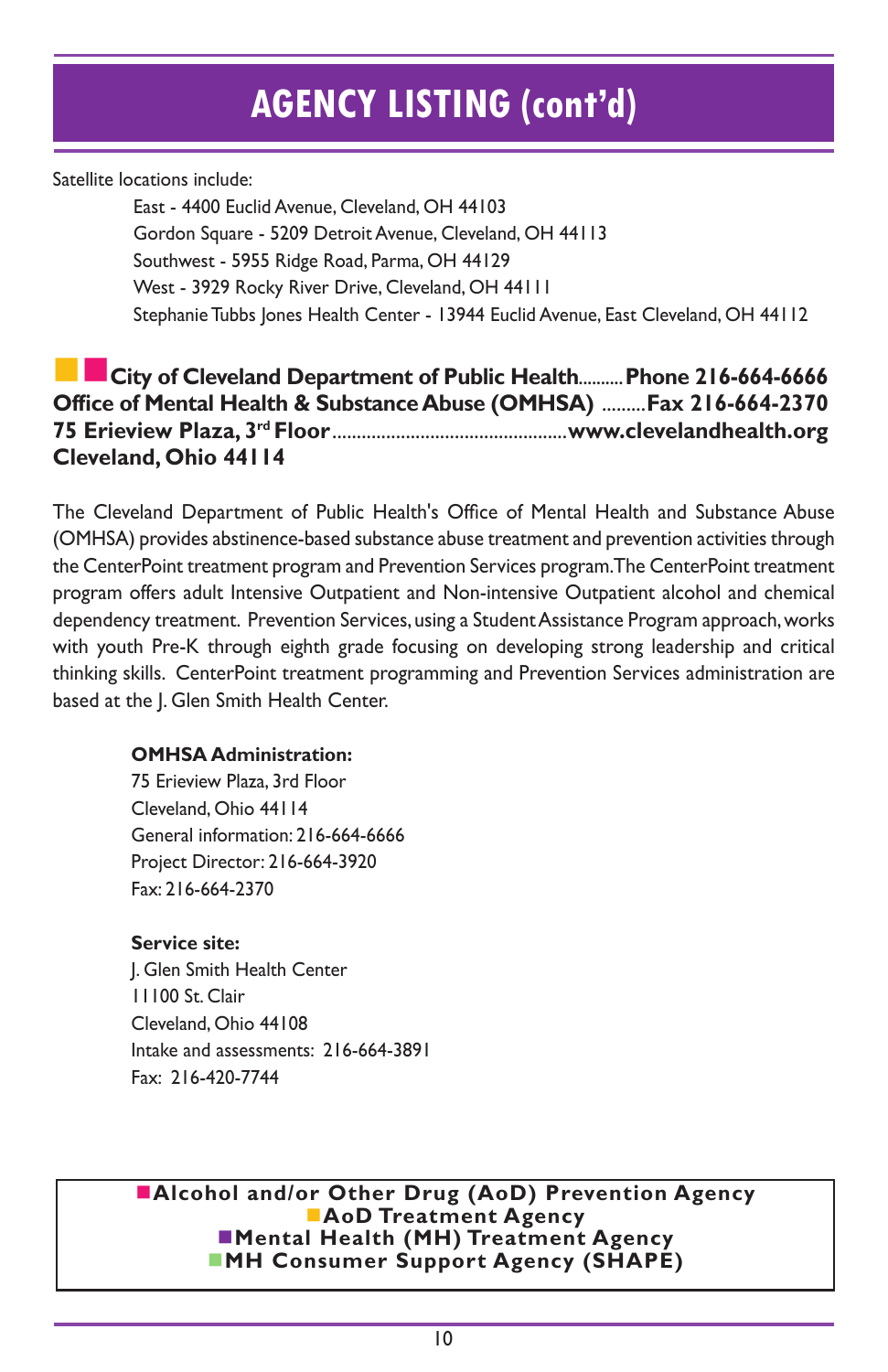| Lorri Stewart, Chief Operating Officer |  |
|----------------------------------------|--|

The Cleveland Christian Home provides residential services in our Residential Treatment Program for males, ages 6-17; Intensive Treatment Program for males, ages 6-17 in acute crisis and/or experiencing severe problems related to their mental illness; Hope Center for males, ages 12- 17, who are sexually aggressive and sexually reactive; Staff Shelter Care Program for males, ages 11-17, referred by Cuyahoga County Juvenile Court following a determination that they are able to function in a less secure setting instead of a locked detention facility. We accept emergency referrals/admissions 24 hours per day, seven days a week.

Our Community Based Services include: Family Service Programming: outpatient counseling, in-home case management/counseling services, Parent Child Interaction Therapy, and Trauma Focused Cognitive Behavioral Therapy; Family Reunification Services: for children up to age 18 being reintegrated into the family; Intensive In-home Services: for youth and their families in imminent risk of placement; Parent-teen Conflict Services: resolving parent-teen conflict within the family; Resource Family Support: preventing disruption of placement in foster families; Family In Need of Service: reducing the risk of a child's removal from his/her home; assisting families with problem solving skills; better utilizing community resources; Outpatient Counseling Programming: assisting the child/family in transitioning back into the home and community; supporting the treatment goals achieved while in placement; School Based Programming: in CMSD schools, grades Pre-K - 6th; System of Care Programming: services targeted to multi-system involved youth and their families; and Alcohol and Other Drug Treatment Services: non-intensive outpatient substance abuse treatment for diagnosed clients.

#### n**Cleveland Rape Crisis Center .........................Office Phone 216-619-6194 526 Superior Avenue, Suite1400................. Client Intake 216-619-6194x141 Clevealnd, Ohio 44114 ...................................... www.clevelandrapecrisis.org** *Kristi Mouncey, LISW-S, LCDCIII, Chief Program Officer*

CRCC offers direct and comprehensive services to anyone seeking to recover from sexual violence by providing outpatient mental health services to survivors of sexual abuse and rape, as well as support services to partners, parents and family members. We believe no matter how long ago the assault occurred- it is never too late to begin to heal. Through education and advocacy, we week to increase awareness of sexual assault, encourage support for survivors, and prevent sex crimes in our community. Our staff creates a safe, supportive, confidential environment where survivors of any race, ethnicity, religion, gender, age, class or sexual orientation are welcomed are supported.

We serve children and adults impacted by the continuum of sexual trauma exposure, from acute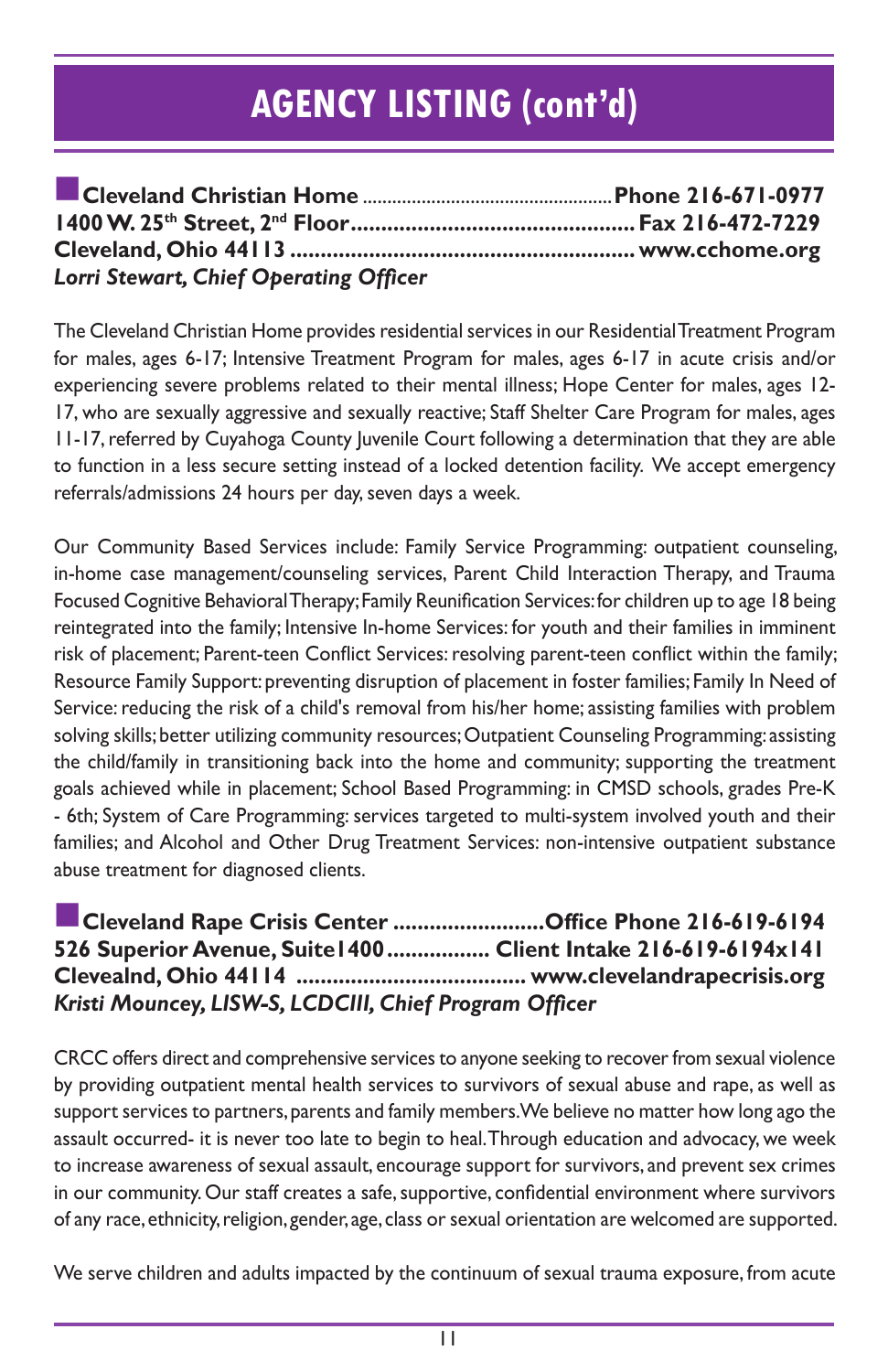incidents such as a recent sexual assault or rape, to chronic experiences of childhood sexual abuse. Many clients come to us after significant periods of unsuccessful treatment. Our specialized services address a wide range of posttraumatic symptoms and co-occurring disorders including but not limited to dissociate disorders, problematic substance abuse, impulsive and self-destructive behaviors, sexual problems and sexually reactive behaviors, anxiety and mood disturbances.

Menu of services offered include: 24-hour support hotline (216-619-6192), hospital advocacy, victim advocacy in the justice system, trauma informed mental health assessments, case management, individual behavior health counseling (evidence based practices include EMDR, CPT, Cognitive-Behavioral approaches to treatment, art therapy, treatment of clinical dissociation, psychodrama, trauma sensitive yoga services), hogar consuelos: individual behavior health counseling for bi-lingual/ Spanish speaking survivors, group behavior health counseling for women, men and adolescents, early childhood intervention services for children age 0-6 (ARC, PCP), and project STAR (sex trafficking advocacy and recovery, includes 24-hour hotline 855-431-STAR, individual behavior health counseling, case management and victim advocacy).

Satellite locations:

| Geauga County: CRCC at WomenSafe-12041 Ravenne Road., Chardon, OH 44024        |
|--------------------------------------------------------------------------------|
| Ashtabula County:CRCC at Homesafe (undisclosed location- call for appointment) |

| <b>Leonard Collins, Executive Director</b> | www.clevelandtreatmentcenter.org |
|--------------------------------------------|----------------------------------|

Cleveland Treatment Center provides the following outpatient treatment services: opioid treatment; assessment; medical evaluation; social, individual and group counseling; crisis intervention; vocational rehabilitation, and case management. Prevention/diversion programs include: Project SAFE, providing HIV/AIDS/STD/TB and drug abuse prevention along with HIV counseling both before and after testing. Hooked on Fishing, an aquatic education and outdoor skills program, and Let It Ride-Game-Ready 4 Life, a work-based learning program providing occupational skills and job-readiness training in creative and business writing, graphic design, video production and theater. Music theory/production. Cleveland Treatment Center is a state and nationally fully accredited program of both treatment and prevention services. Expanded services in 2015: Art Therapy, Recovery Housing, Housing Benefit Coordinator as funded by the ADAMHS Board of Cuyahoga County.

#### **nalcohol and/or Other Drug (AoD) Prevention Agency AoD Treatment Agency nd** Mental Health (MH) Treatment Agency **NH Consumer Support Agency (SHAPE)**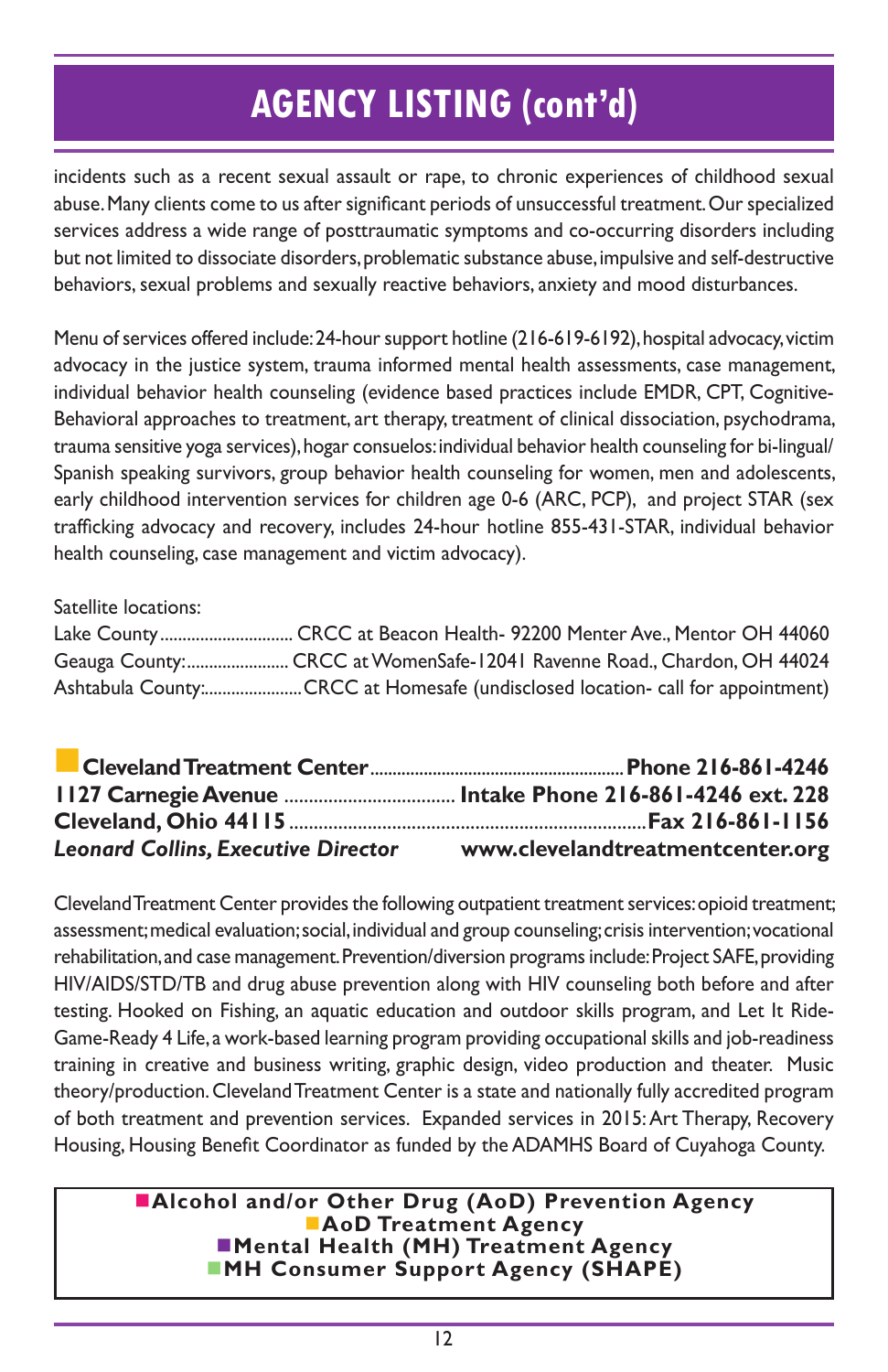| Jessica Horne, Executive Director | cleumadaop@aol.com |
|-----------------------------------|--------------------|

The agency provides strength-based prevention services for consumers age 6+. Youth prevention programs utilize performance art-based and youth-led strategies to engage and promote no use of alcohol, tobacco and other drugs among youth and their peers through direct and indirect service delivery. Specific youth programs are: Distinguished Gentlemen of Spoken Word for boys ages 13-18; Dubois Boys Club for ages 6-13; Community Boys Drum Corp. for ages 6-18; Bethune Girls for ages 6-18; UHURU Youth Choir for youth ages 8-18. The agency provides youth-led prevention and leadership development through the Minority Youth Leadership Council.

Adult services include prevention, intervention and recovery support services. Senior Adult Aiming High (SAAH) provides awareness and education services for persons 55+. AKOMA provides prevention, intervention/referral, and recovery support services for women experiencing addiction problems. Project NIA provides ABE/GED services for persons 16+ who need assistance in preparing to take the GED test or improve their literacy skills. Mary's House drop-in center offers support services for women experiencing active addiction, as well as offering recovery support for women in recovery. Black Butterflies, LLC is a private/public entrepreneurial clothing production venture that trains and employs recovering women.

#### nn**Community Action Against Addiction (CAAA)... Phone 216-881-0765 5209 Euclid Avenue ............................................................... Fax 216-431-2190 Cleveland, Ohio 44103** *Gladys V. Hall, Chief Executive Officer*

Community Action Against Addiction (CAAA) is a private, non-profit organization providing substance abuse treatment and education to the residents of Cuyahoga County. More specifically, CAAA specializes in medication assisted treatment to persons who are addicted to heroin. CAAA provides its services seven days a week operating out of two medical clinics at its Euclid Avenue location. At CAAA, medication assisted treatment is provided in the form of the administration of Methadone and Suboxone and is a part of the client's individual treatment plan. Subutex is also available to assist pregnant women with heroin addictions during their pregnancies. All clients receive a comprehensive assessment, are assigned a primary counselor and are also provided with individual and group counseling services. CAAA provides annual Tuberculosis (TB) testing, annual physical examinations and voluntary vaccinations against Hepatitis A and B for all of its clients. The organization also operates an on-site urine drug testing lab. CAAA has a multi-disciplinary team of professionals that include two board certified medical doctors, a staff of licensed nurses, a clinical psychologist, and licensed counselors all working together to provide best practices and quality services to the persons served. CAAA is accredited by The Commission on the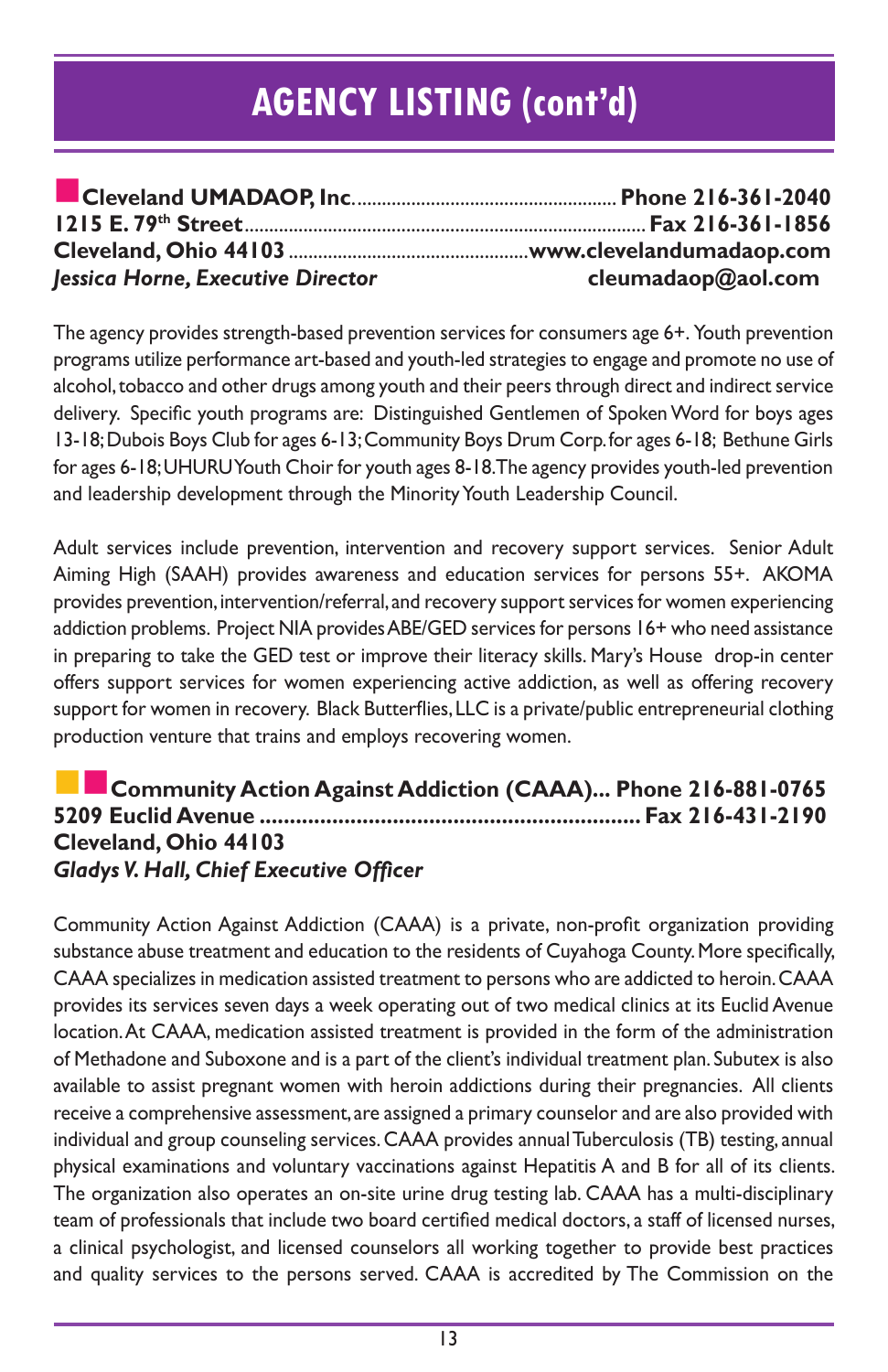Accreditation of Rehabilitation Facilities (CARF), and is licensed by the Ohio Department of Mental Health and Addiction Services (OhioMHAS); the United States Department of Justice through the Drug Enforcement Agency (DEA); and Substance Abuse and Mental Health Services Administration (SAMSHA).

n**Community Assessment & Treatment Services, Inc..... Phone 216-441-0200 8411 Broadway Avenue..........................Intake Phone 216-441-0200 ext. 107 Cleveland, Ohio 44105 ..........................................................Fax 216-441-3637** *Roxanne Wallace, CEO* **www.communityassessment.org**

Community Assessment & Treatment Services (CATS), Inc. provides high-quality, cost-effective, holistic, abstinence-based interventions addressing the chemical dependency, mental health and social justice needs of a diverse clientele. CATS provides both residential and outpatient treatment to adult men and women. In addition, CATS offers the SafeNet Program for gang involved men and women returning to Cuyahoga County from prison, local jail of the CBCF. This program includes three months of pre-release programming followed by at least six months of postrelease services including case management, employment assistance, housing assistance, cognitive behavioral programming and drug/alcohol/mental health treatment. Satellite locations include:

> **SafeNet** 5337 Dolloff Rd. Cleveland, OH 44127

Northeast Reintegration Center 26745 E. 30th St. Cleveland, OH 44115

n**Compeer Program**.................................................................... **Phone 440-835-6212 Far West Center**.....................................................................................**Fax 440-835-6231 29133 Health Campus Drive** ............................................. **www.farwestcenter.org Westlake, Ohio 44145** *Denise Ayres, Coordinator*

The Compeer Program at Far West Center is a branch of Compeer, Inc., an international organization. Compeer offers adults that are in recovery from mental illness a support service that links consumers in a same-gender, one-to-one match with a trained adult volunteer. As consumers try to decrease anxiety and isolation, a volunteer match offers encouragement,

> **nalcohol and/or Other Drug (AoD) Prevention Agency AoD Treatment Agency** n**Mental Health (MH) Treatment Agency NH Consumer Support Agency (SHAPE)**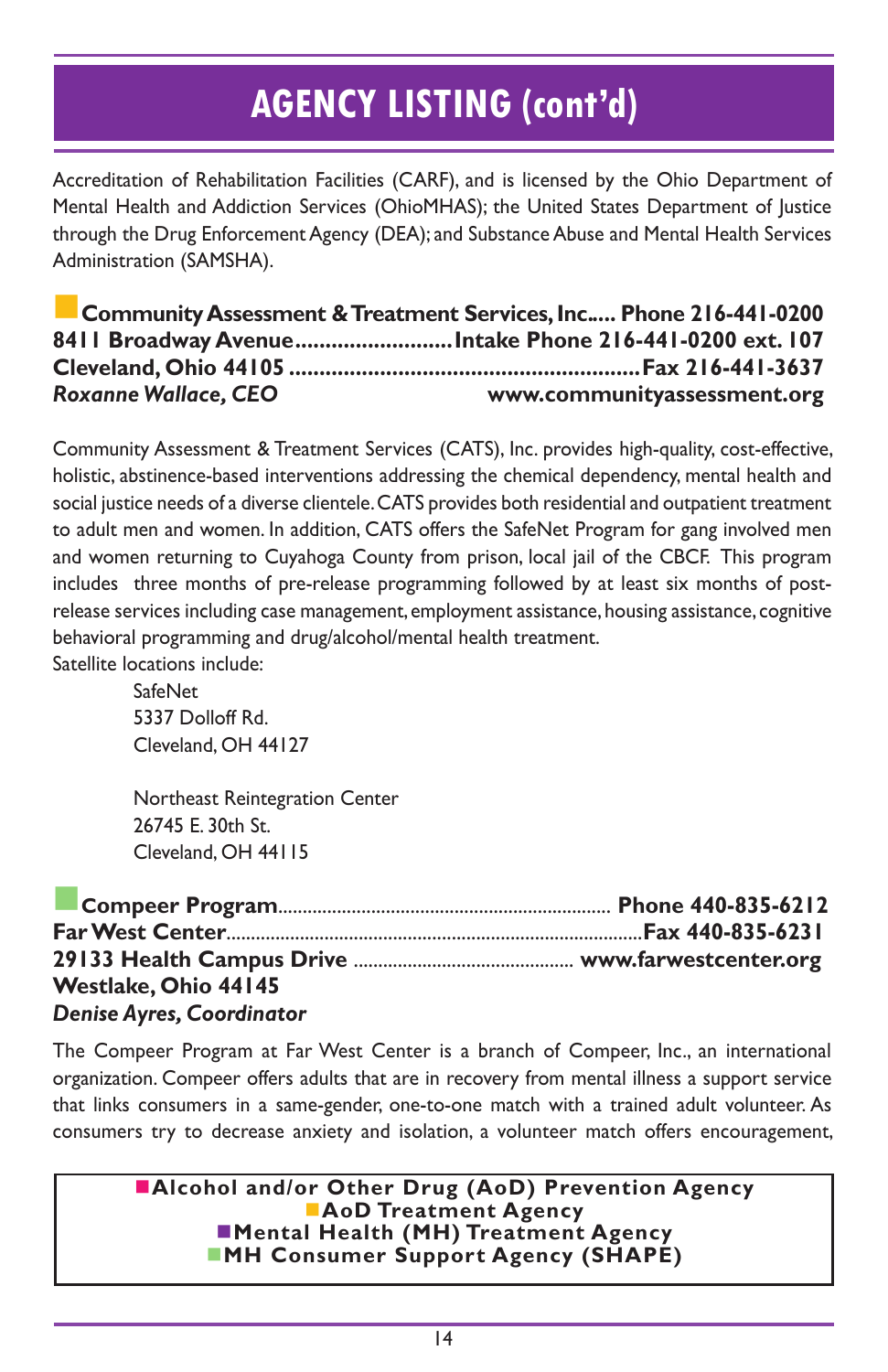friendship and support in community-based activities. The Compeer Program offers a quarterly schedule that includes weekly activities that are low-to-no cost and facilitated by Compeer staff either in the community or at Far West Center. Compeer has a Peer Support Specialist that offers encouragement at activities and by making phone calls to consumers in the program.

| Connections: Health. Wellness. Advocacy.  Phone 216-831-6466 |                              |
|--------------------------------------------------------------|------------------------------|
|                                                              |                              |
|                                                              |                              |
| Esther Pla, RN, BC, President & CEO                          | www.connectionscleveland.org |

Connections is a leading provider of behavioral healthcare services in Northeast Ohio dedicated to the diagnosis and treatment of mental illness and chemical dependency and advocating on behalf of patients and their families. Our staff includes psychiatrists, registered nurses, licensed social workers, psychologists and counselors. Connections provides services for children, adults and families at one of our three locations in Cuyahoga County.

Satellite locations include: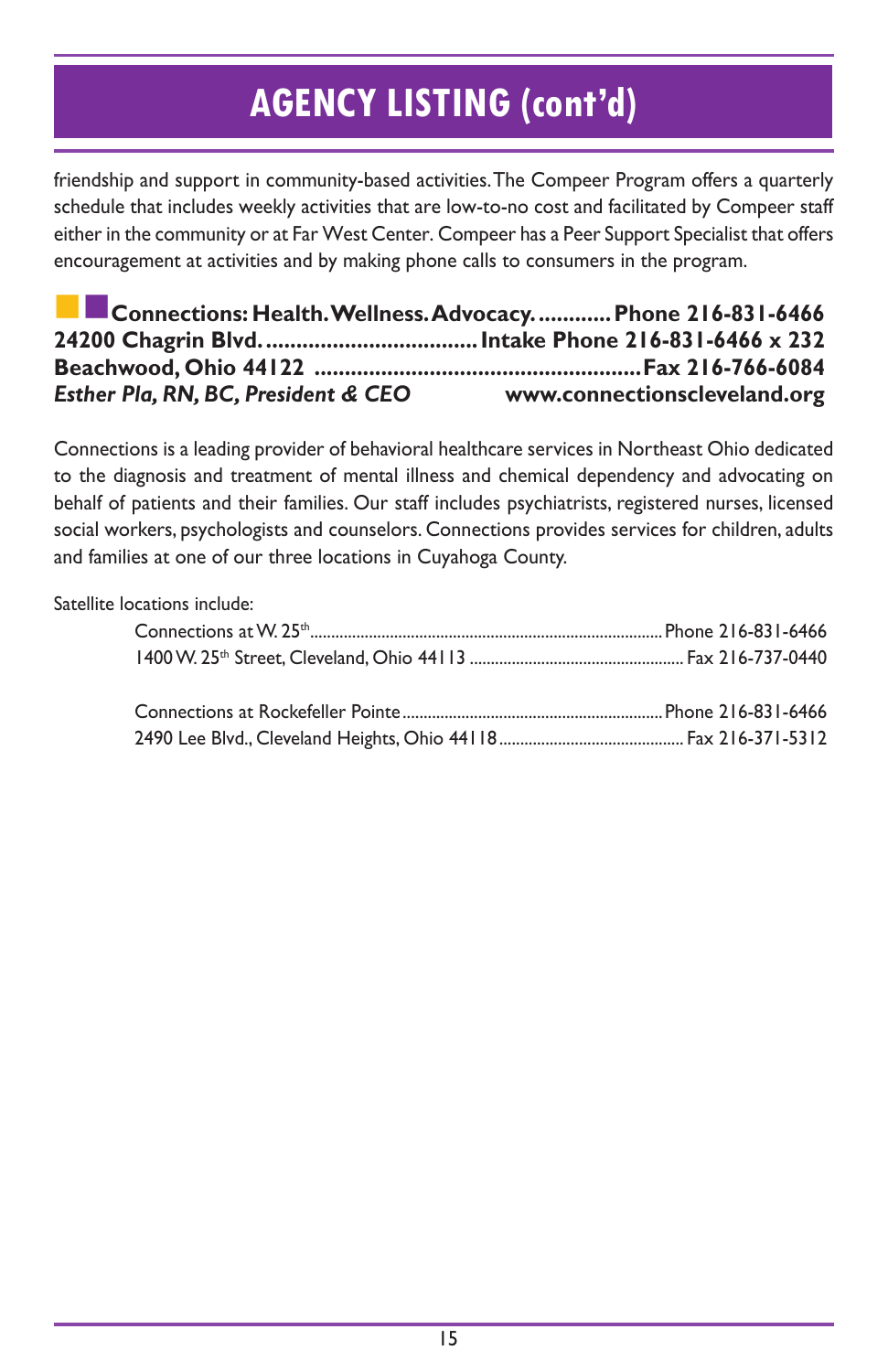n**Court Psychiatric Clinic ............................................ Phone 216-443-7330 County of Cuyahoga Court of Common Pleas Justice Center, Courts Tower – Sixth Floor........................Fax 216-443-7332 1200 Ontario Street, Cleveland, Ohio 44113** *Phillip Resnick, MD, Executive Director*

Serving the criminal division of the Cuyahoga County Court of Common Pleas, the Court Psychiatric Clinic provides the Court with evaluations addressing various psycholegal issues.

n**Cuyahoga County Court of Common Pleas Corrections Planning Board Treatment Alternatives to Street Crime (TASC Program) 1276 West Third Street, #409......................................... Phone 216-443-5076 Cleveland, Ohio 44113** *Martin T. Murphy, Board Administrator The Honorable John J. Russo, Chair and Administrative & Presiding Judge*

The TASC program focuses on reducing substance use/abuse and recidivism among substanceinvolved adults referred by the criminal justice system.

n**East Cleveland Neighborhood Center ..................... Phone 216-932-3626 2490 Lee Blvd., Suite 322 ....................................................Fax 216-932-3627 Cleveland Heights, Ohio 44118..................www.ecneighborhoodcenter.org** *Dabney K. Conwell, MSSA, LSW, Executive Director*

Teen services and co-ed programming for youth aged 8-18, including after school programs, summer camp leadership and ATOD Prevention Education throughout various middle schools in the Greater Cleveland community. Hours 8:30 a.m. – 5:00 p.m.

| Cleveland, Ohio 44120                           |  |
|-------------------------------------------------|--|
| <b>Richard Browdie, Chief Executive Officer</b> |  |

The Eldercare Services of Benjamin Rose Institute provides services to older adults who live in Cuyahoga County, caregivers or significant others who have concerns about an older adult, and

> **nalcohol and/or Other Drug (AoD) Prevention Agency AoD Treatment Agency Nental Health (MH) Treatment Agency MH Consumer Support Agency (SHAPE)**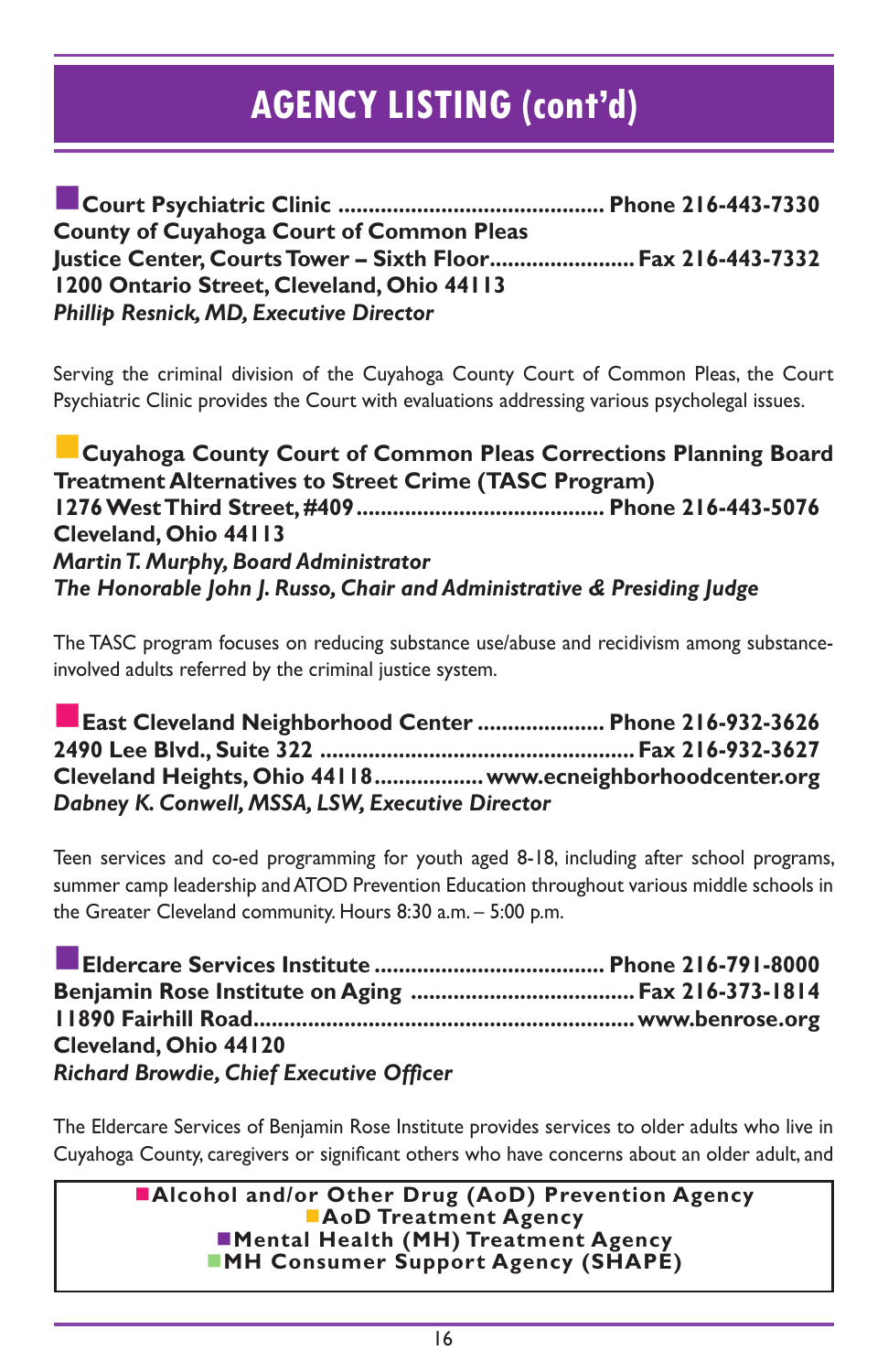individuals concerned with issues of aging or how to plan for their elder years. We offer services geared toward keeping you or your family member healthy, safe and at home. As experts in aging, our staff is trained to help older adults with aging-related changes in their bodies, minds and environment.

| <b>Example 2 Emerald Development and Economic Network, Inc. (EDEN)</b> |                 |
|------------------------------------------------------------------------|-----------------|
|                                                                        |                 |
|                                                                        |                 |
| <b>Irene Collins Executive Director</b>                                | www.edeninc.org |

EDEN, Inc. provides, operates, and advocates for safe, decent, affordable housing and support services for persons living with disabilities or special needs, who have low incomes and may be experiencing homelessness.

Starting with one residential care facility in Cleveland Heights in 1991, EDEN has grown exponentially over the past 23 years. EDEN now owns and operates approximately 80 properties in Cuyahoga County, manages and owns eight permanent supportive housing buildings, and administers eight affordable housing programs throughout the county, including one of the largest Shelter Plus Care programs in the United States. Today, EDEN is a nationally recognized housing provider through our scattered site properties, Permanent Supportive Housing buildings and rental voucher programs. While EDEN focuses on such housing activities as development, location, landlord relations, inspection, maintenance, and management, the agency also partners very closely with over dozens of community-based agencies in Cuyahoga County to ensure that tenants obtain the support services they need to improve their health and well-being, and sustain permanent housing. EDEN serves over 3,000 people monthly.

| <b>Kelley Needham, Executive Director</b> |  |
|-------------------------------------------|--|

Our agency provides information and referral services, specifically fielding questions related to epilepsy and a mental health diagnosis. Our agency also provides critical epilepsy education in the community which provides information to individuals regarding basic seizure first aid and helps dispel myths regarding epilepsy. The Epilepsy Association provides ongoing Community Psychiatric Supportive Services to adults in the community with a mental health issue and epilepsy/seizure disorder. Behavioral Health Counseling and Therapy Services are available to individuals with Medicaid struggling with longer-term mental health issues. The agency also has a program designed for families of children with epilepsy that helps connect them with community resources that will help the entire family deal with this condition. There is also a support group that is specifically for parents of children with epilepsy and it takes place on the second Tuesday of each month from 6:00 p.m. to 7:30 p.m. at the Parma Library located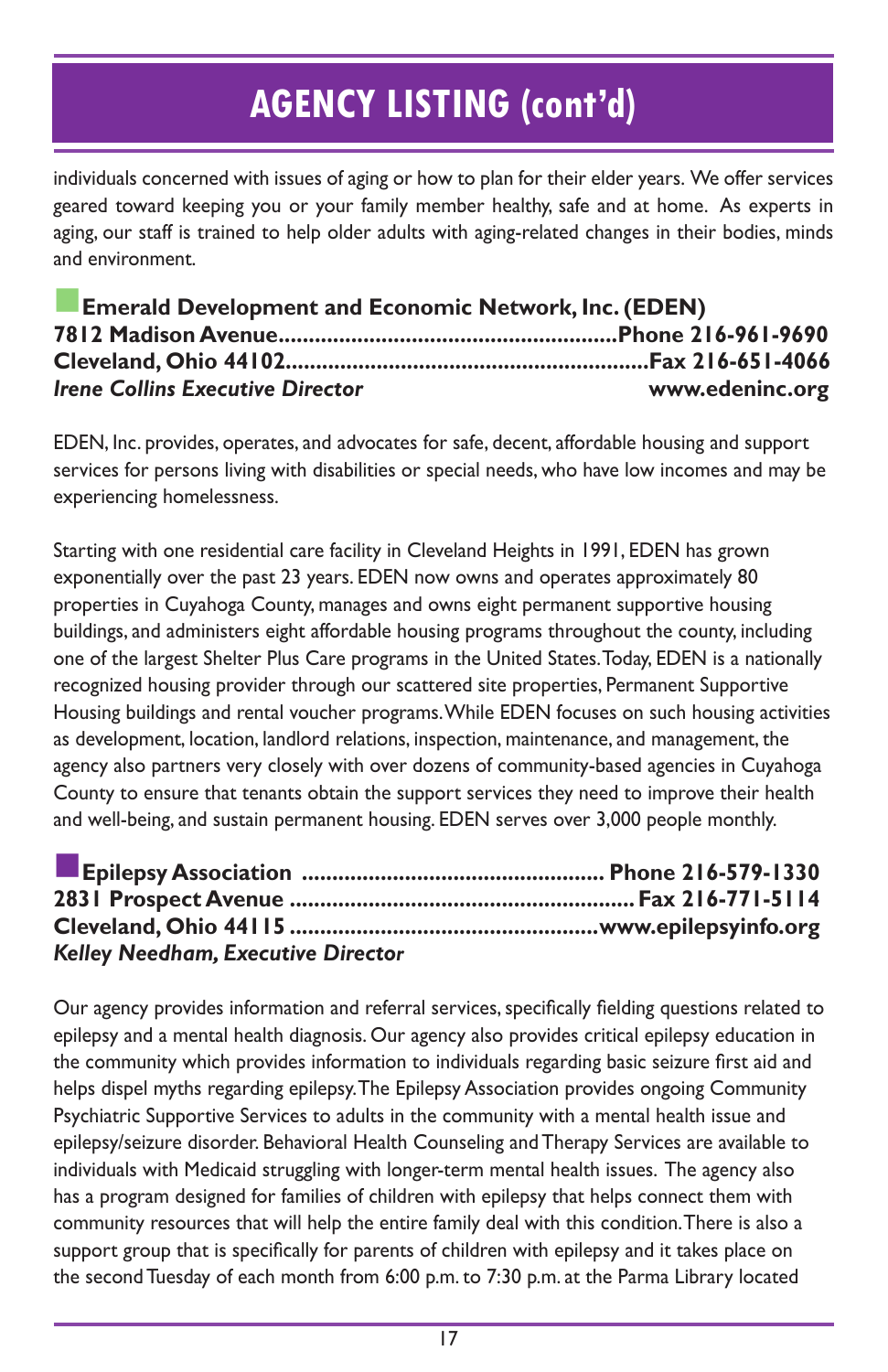at 6996 Powers Blvd, Parma, Ohio 44129. The agency also facilitates a support group at Lake West Hospital that meets the second Wednesday of every month from 6:30 p.m. to 8:30 p.m., that is open to anyone who is affected by epilepsy: individuals, families, etc. The agency offers educational events for individuals, consumers and families throughout the year. Information regarding these events is posted on the agency's website, www.epilepsyinfo.org. Individuals seeking information and/or services can contact the agency through either the general phone number, (216) 579-1330, or via e-mail at info@epilepsyinfo.org.

| Helen M. (Kelly) Dylag, President | fwc@farwestcenter.com |
|-----------------------------------|-----------------------|

Mental health services for adults and families of Western and Southern Cuyahoga County, including assessment, counseling, psychiatric care, stress and depression screening throughout the year, partial hospitalization, community support, and recovery programs: Help for Mom™ (postpartum depression treatment), Compeer Program (recovery through friendship), Family Program (multifamily, psycho-education group); WRAP ™ (wellness recovery management); WRAP™ for Trauma; and, Get Well First (dislocated workers program.)

n**The Free Medical Clinic of Greater Cleveland.... Phone 216-707-3500x1626 12201 Euclid Avenue ............................................................Fax 216-737-3529 Cleveland, Ohio 44106 ................................................. www.thefreeclinic.org** *Danny R. Williams, JD, MNO, Executive Director*

Substance Abuse Treatment: We accept clients from throughout the region whether they are insured or not. Services are accessed by appointment only. Phone (216) 707.3500 X1709. The intake process for our program ranges from two to three hours and must be completed before admission to the program. The following services are offered for men and women:

**Evening:** Intensive Outpatient Treatment: Monday, Wednesday, Thursday 6-9 p.m.

Non-Intensive Outpatient Treatment: Monday, Thursday, 6-8 p.m.

**Daytime:** Intensive Outpatient Treatment: Monday, Wednesday, Thursday, 1-4 p.m. Non-Intensive Outpatient Treatment: Monday, Thursday, 1-3 p.m.

If you have questions, you can contact Alan Hejduk, LISW-S at (216) 707-3406 or Buddy Bailey, Ph.D. at (216) 707-3478.

> n**Alcohol and/or Other Drug (AoD) Prevention Agency AoD Treatment Agency Mental Health (MH) Treatment Agency NH Consumer Support Agency (SHAPE)**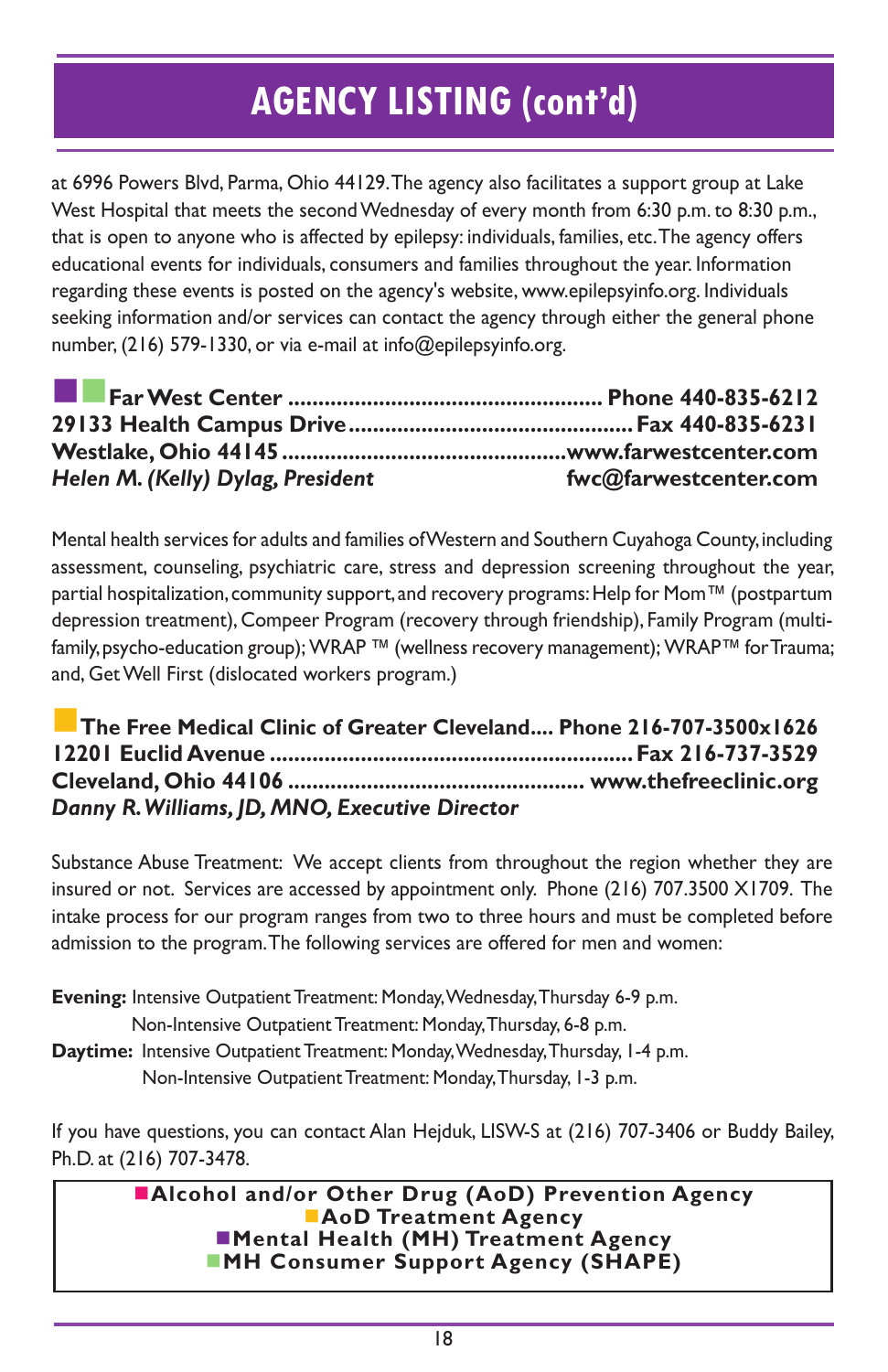| Cleveland, Ohio 44114                 |  |
|---------------------------------------|--|
| <b>Susan Neth, Executive Director</b> |  |

| 24-Hour Suicide Prevention, Mental Health Crisis/Information |  |
|--------------------------------------------------------------|--|
|                                                              |  |

FrontLine Service, formerly Mental Health Services for Homeless Persons (MHS), is a private, nonprofit community behavioral health organization located in Cuyahoga County. FrontLine Service provides mental health and supportive services to over 30,000 adults, children and families annually. Since 1988, the agency has reached out to engage homeless individuals with severe mental illness. FrontLine operates the largest and most comprehensive continuum of care for homeless persons in Ohio. Programs include street outreach, emergency shelter, behavioral healthcare and transitional and permanent housing. FrontLine also provides Crisis and Trauma services. For individuals contemplating suicide or in mental health crisis, FrontLine is available 24/7 with a crisis hotline, as well as online chat and texting services, mobile crisis teams, and a crisis stabilization unit. FrontLine Trauma services are innovative programs to respond to adults and children who have been impacted by violence or sudden death. FrontLine's mission statement is "Reaching out to adults and children in Northeast Ohio to end homelessness, prevent suicide, resolve behavioral health crises and overcome trauma."

Satellite locations include:

1701 Payne Ave., Cleveland, Ohio 44114 11529 Buckeye Rd., Cleveland, Ohio 44104 25540 Euclid Ave., Euclid, Ohio 44117 2100 Lakeside Ave., Cleveland, Ohio 44114 7515 Euclid Ave., Cleveland, Ohio 44103 1550 Superior Ave., Cleveland, Ohio 44114 2227 Payne Ave., Cleveland, Ohio 44114 9431 Lorain Ave., Cleveland, Ohio 44102 1976 W. 79th Street, Cleveland, Ohio 44102 7408 Broadway Avenue, Cleveland, Ohio 44105 1707 Brainard Ave., Cleveland, Ohio 44109 10004 St. Clair Avenue, Cleveland, Ohio 44109 3323 W. 25th Street, Cleveland, Ohio 44109 1850 Superior Avenue, Cleveland, Ohio 44114 3215 East 55th Street, Cleveland, Ohio 44127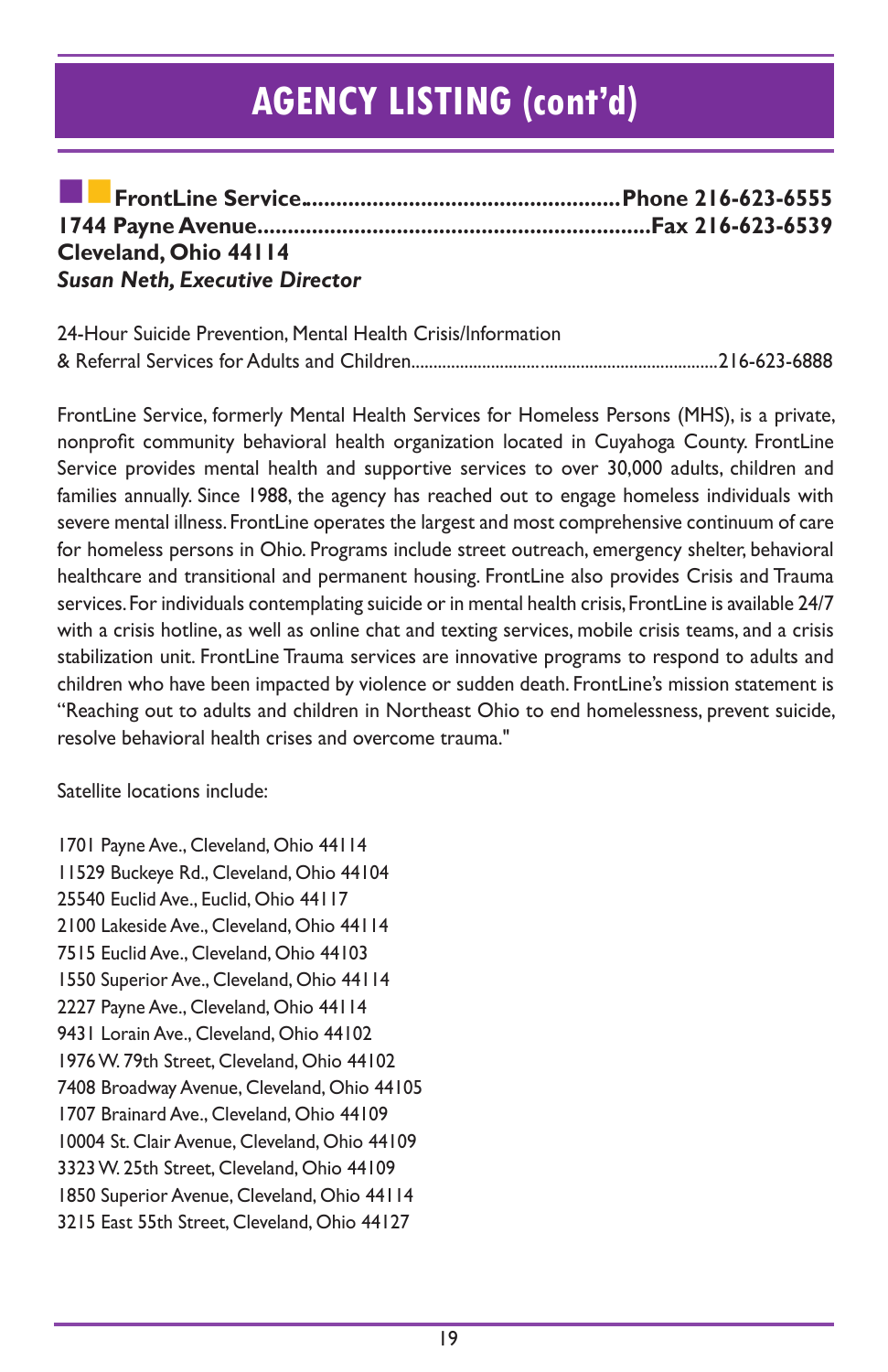| Front Steps Housing and Services Phone 216-781-2250 |  |
|-----------------------------------------------------|--|
|                                                     |  |
|                                                     |  |
| <b>Sherri Brandon, Executive Director</b>           |  |

FRONT STEPS provides a safe and secure environment with 60 rooms all located within the facility; personalized case management to all residents; and programs to increase skills, confidence and independence. Many of the programs are not only offered to residents, but also to former residents and those in the community. The core programs are categorized as: **Center for Independent Living**-Programs designed to teach the skills and confidence necessary to achieve independent living. Center includes health and wellness, financial literacy, household management, child rearing, family reunification, social skills, and peer support. **Behavioral Health Center**-Programs designed to addresses overall mental health and wellness. Center includes case management and assessments, counseling, self-help groups, spirituality groups, and art therapy. **Learning Center**-Programs designed to further client education and employment to increase opportunities for income. Center includes workforce readiness workshop, on site job training, GED classes and other resources to further education and certifications.

| J.J. Commisso, Director | futuredirectionsoc.org |
|-------------------------|------------------------|

Future Directions is a *consumer-operated* drop-in center that uses a non-profit craft business to introduce consumers into a social and work environment. Future Directions is available, without charge, to anyone who is currently receiving mental health services or has received any type of mental health service in the past. One does not have to do crafts to be a member. Participation in this group includes making raw materials into sellable items by working on craft projects. Consumers learn basic work skills while interacting in a peer group. Self-confidence is built through interaction with the public by selling finished projects at area craft shows. Peers help each other using simple tools to make an entire craft project. Setting up, running, and tearing down craft shows improves organization and planning skills. Through interaction with other members, social skills improve. Future Directions also sponsors field trips, hosts parties, and provides entertainment for all members. The friendly atmosphere lends to relaxation and enjoyment no matter what activities one might prefer.

> n**Alcohol and/or Other Drug (AoD) Prevention Agency AoD Treatment Agency nd Mental Health (MH) Treatment Agency MH Consumer Support Agency (SHAPE)**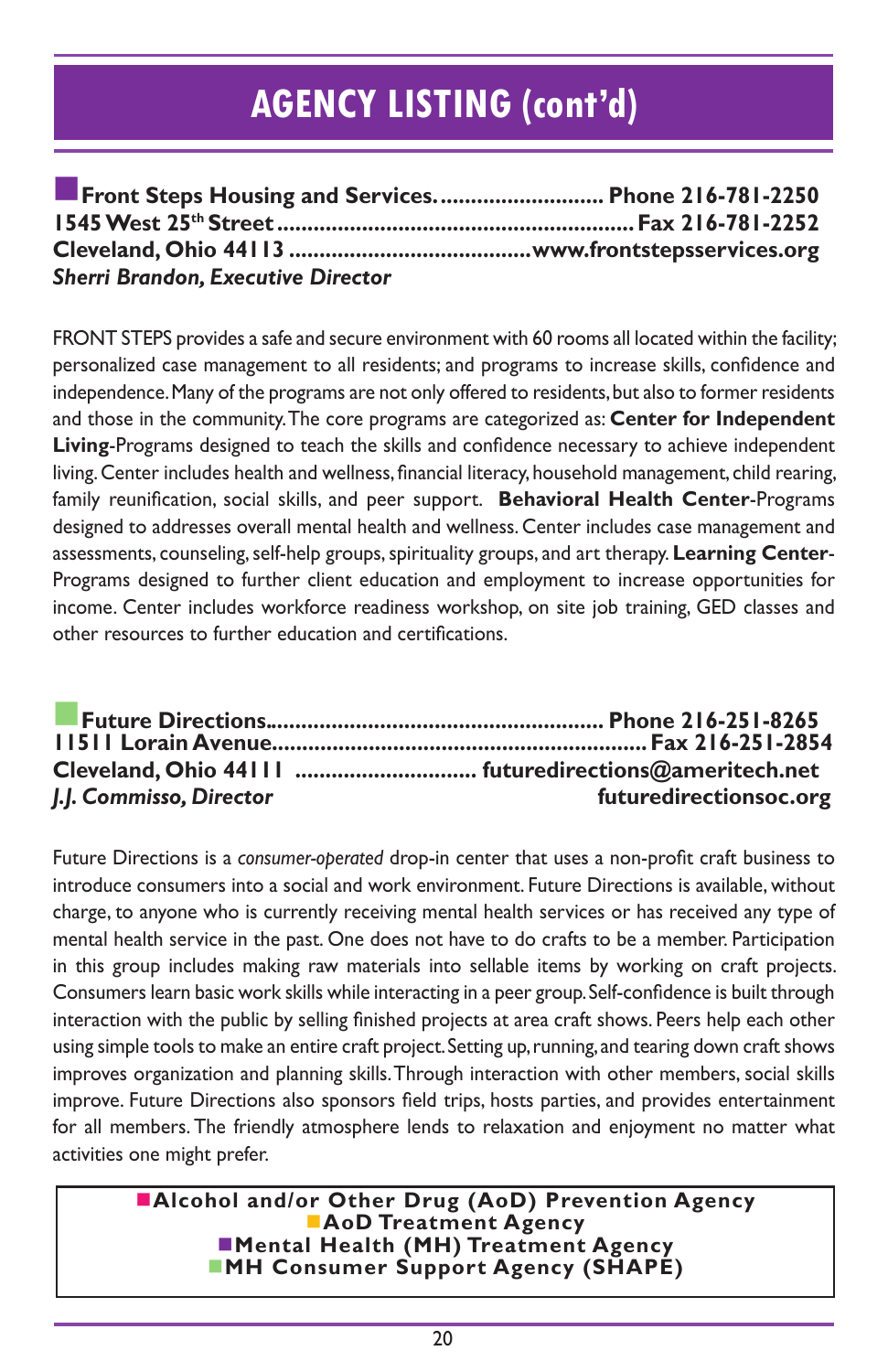| Pamela M. Hubbard, OCPSII, Executive Director |  |
|-----------------------------------------------|--|

Provides school-based and community-based substance abuse prevention and life skills education programming for youth aged 12 - 18. After-school prevention and alternative programming include: Leadership Training/Rites of Passage, gender-specific diversion program, mentoring program, drum team, step team, martial arts, and entrepreneur and employment training. Golden Ciphers also provides school based programming and Life Skills and Rites of Passage in the Juvenile Detention Center of Cuyahoga County.

| <b>Nelson Ramirez, JD, Interim Executive Director</b> |  |
|-------------------------------------------------------|--|

Hispanic Alcohol and Drug Program provides prevention and education in schools, churches, correctional institutions and probation departments in areas where the Hispanic/Latino population resides. Project Ninos Latinos provides primary prevention and education to Hisapnic/Latino children in bilingual classrooms of the Cleveland Metropolitan School District; Project Mejora is a mentor program targeting at-risk adolescents; the Youth Center provides after-school programming for Hispanic/Latino youth; Miguel Prieto Treatment Services offer individualized recovery treatment services in freestanding residential settings, Casa Alma (men), Casa Maria (women); Access to Recovery (ATR) provides vouchers to clients for the purchase of substance abuse clinical treatment and recovery support services; Outpatient drug treatment and wrap-around services to Hispanic/Latino young adult offenders (18 - 24 years) returning to the Cleveland-area, and the Intake Program provides initial evaluation, crisis intervention, family intervention referral and access to Hispanic UMADAOP services.

| E Hitchcock Center for Women, Inc Phone 216-421-0662 |              |
|------------------------------------------------------|--------------|
|                                                      |              |
|                                                      |              |
| <b>Mary Bazie, Executive Director</b>                | www.hcfw.org |

Hitchcock Center for Women (HCFW)'s mission is to wholistically empower women to achieve and maintain productive, chemical-free lives at home, at work and in the community. HCFW offers assessment services, residential alcohol and other drug treatment services, aftercare, 3/4 way housing for women with multiple children (up to age 10) and 12 affordable housing units for single women. Through comprehensive services, including outpatient treatment, childcare, intermediate care, aftercare services, family services, case management, art therapy and alternative healing arts, we work with our residents to change lives. HCFW has 30 treatment beds, 26  $\frac{3}{4}$  housing units, and 12 affordable housing units.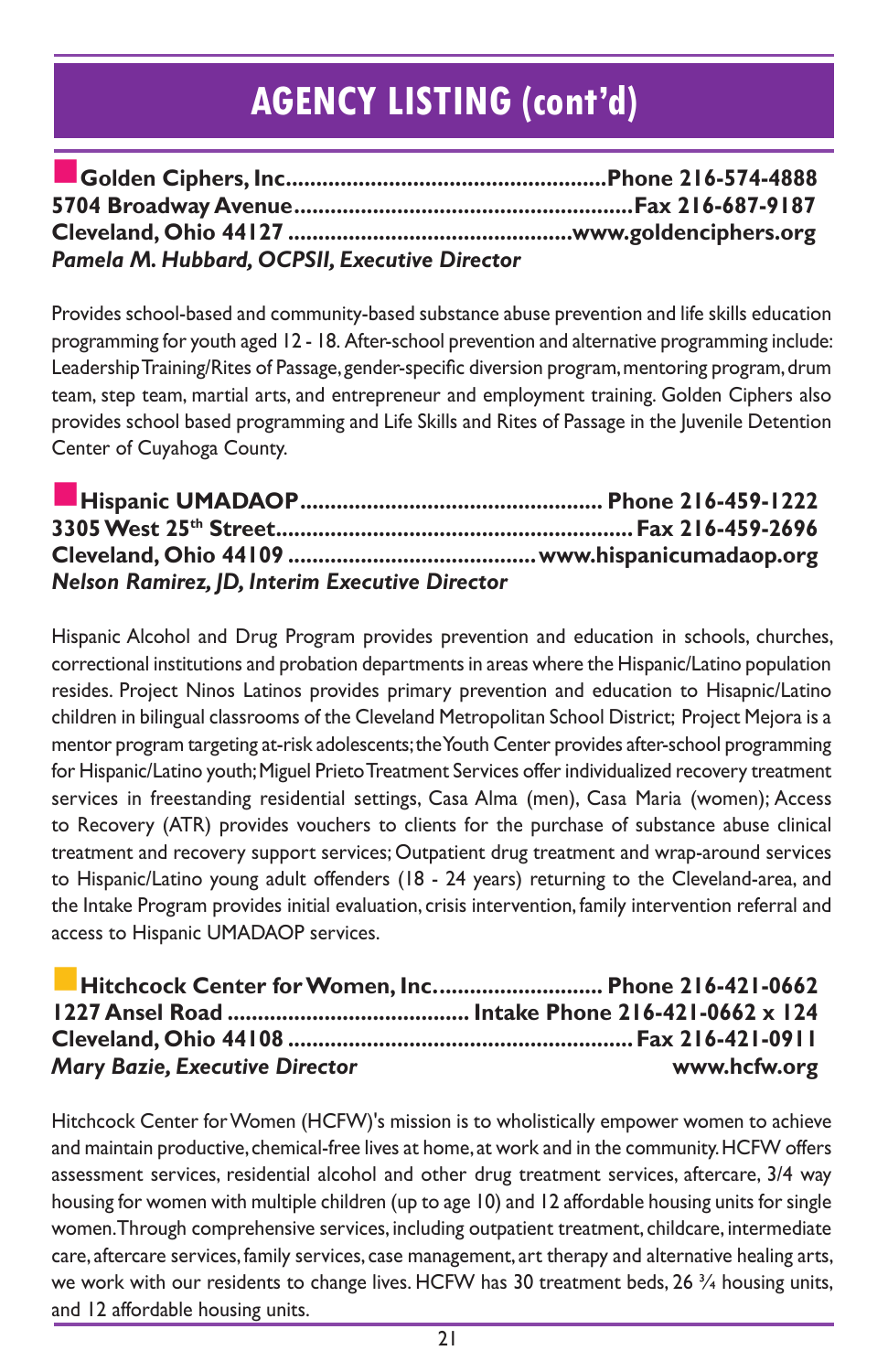| Jewish Family Service Association of Cleveland |  |
|------------------------------------------------|--|
|                                                |  |
|                                                |  |
|                                                |  |
| Susan Bichsel, Ph.D., President and CEO        |  |
| Debbie Chickering, Executive Director          |  |

Under the direction of the Jewish Family Service Association, Ascentia: Pathways for Community Living provides services for individuals with mental illness and/or intellectual disabilities or developmental disabilities. Services are provided at the Drost Family Center and in the community. Services include: Community Psychiatric Support Treatment (CPST), counseling, cognitive enhancement therapy, art therapy, social recreation program, pharmacological management, housing and residential services, primary care, family advocacy and support services, payee services, and employment/vocational services. Jewish Family Service Association provides services to individuals regardless of religious affiliation.

Satellite location:

University House,13609 Cedar Road, Cleveland Heights, Ohio 44118 PLAN of Northeast Ohio, 5010 Mayfield Road, Lyndhurst, Ohio 44124....................216-504-6483

n**The Life Exchange Center........................................... Phone 216-752-1269 13407 Kinsman Ave................................................................ Fax 216-752-1249 Cleveland, Ohio 44120 ................................... www.thelifeexchangecenter.org** *Orlando O. Grant, Executive Director*

The Life Exchange Center is designed to assist with the recovery process and provide social supports, educational programs, and life skills training for individuals with mental illness, alcohol and other drug addiction, and developmental disabilities. The primary purpose of the Center is to offer an opportunity for adults with behavioral health concerns to interact in a supported environment where principles of self determination, advocacy and empowerment are encouraged within the program day.

n**Links............................................................................... Phone 216-381-4851 2500 Noble Road ......................................................linkseast2010@gmail.com Cleveland Heights, Ohio 44121**  *Becky Feathers, Interim Director*

n**Alcohol and/or Other Drug (AoD) Prevention Agency AoD Treatment Agency Mental Health (MH) Treatment Agency** ■MH Consumer Support Agency (SHAPE)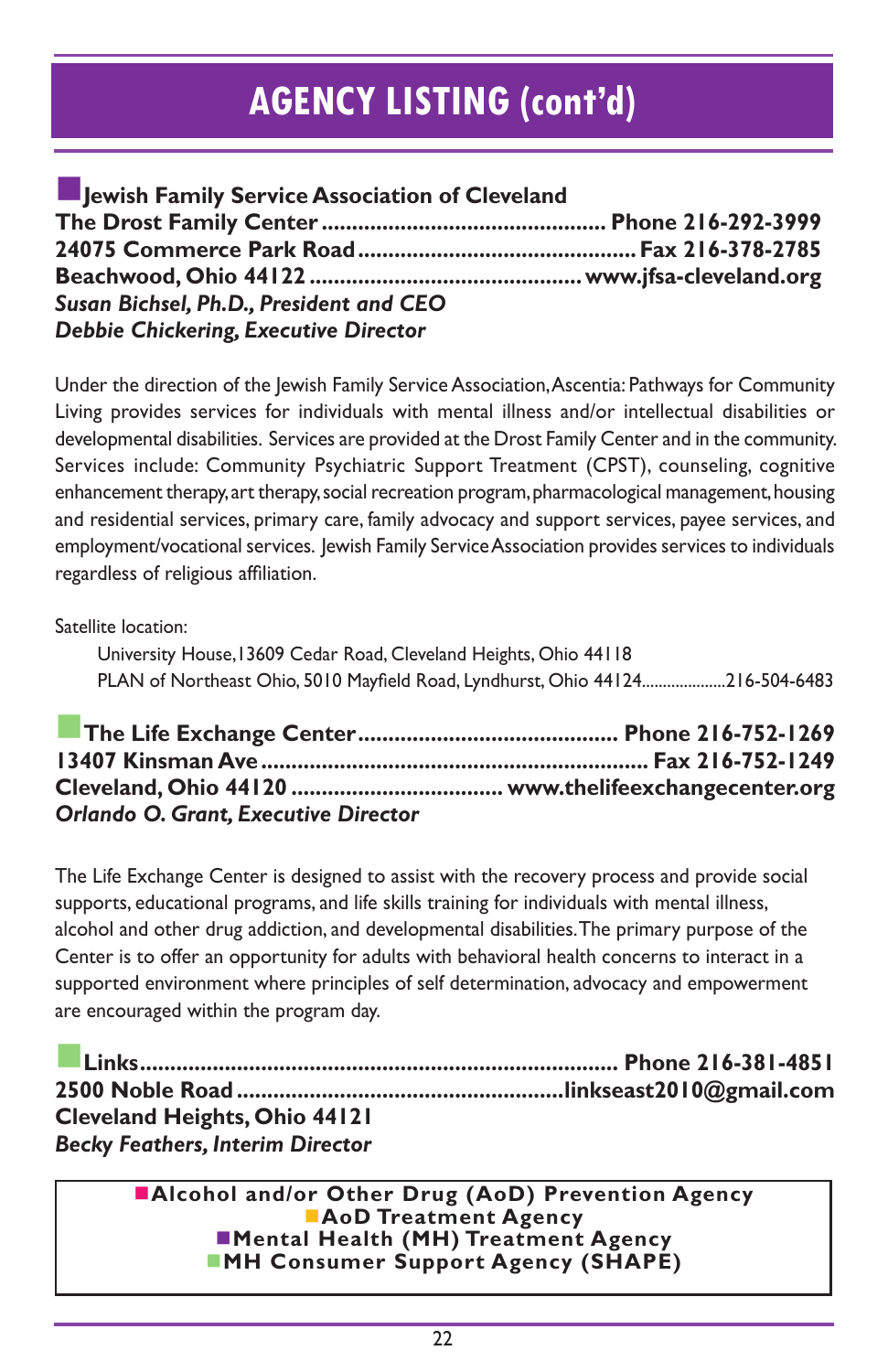This consumer-operated drop-in center provides a homelike and welcoming atmosphere in which peer support and socialization helps those living with mental illness combat isolation and stigma. Cookouts, holiday parties and movie/pizza nights are a few of the activities offered.

n**The Living Miracles ...................................................... Phone 216-221-6323 11801 Clifton Boulevard, Suite 2 .......................................... Fax 216-221-6417 Cleveland, Ohio 44107 ...........................................www.thelivingmiracles.org** *Jennifer Kruse, Director*

The Living Miracles offers a variety of peer facilitated services that promote mental health and wellness, increase recovery resiliency and social connectedness, and motivate one another in unique ways that help our members thrive and lead fulfilled lives. Specifically, the purpose and function of the organization is as follows:

1. To provide peer education and supportive services to individuals with mental illness.

2. To enhance leadership and empowerment skills among members by promoting various programming and providing a venue for peer interaction, learning and hope.

3. To educate the public and reduce stigma associated with mental illness.

4. To encourage active communication among individuals with mental illness and consumer and mental health networks, family members and members of the community.

5. To encourage mentoring services for either groups or individuals residing in the community.

The Living Miracles offers peer facilitated education and support groups and activities delivered by peer support staff. We are open Monday through Friday from 1 p.m. to 6 p.m. and occasional Saturdays for recreational activities. Please check our monthly calendar for specific groups and activities.

Calendars are available on our website and at our reception area. We welcome new members and no referrals are required to join our organization. New members are welcome on Mondays between the hours of 1 p.m. and 3 p.m. on a walk-in basis.

| <b>THE Lutheran Metropolitan Ministry Phone 216-696-2715</b> |  |
|--------------------------------------------------------------|--|
|                                                              |  |
|                                                              |  |
| Andrew D. Genszler, President & CEO                          |  |

Lutheran Metropolitan Ministry (LMM)'s **Community Re-Entry program** provides comprehensive case management and wrap-around support to men and women returning to the community after a period of incarceration or residing in the community and in need of assistance as a result of criminal justice involvement. Our **Women's Reentry Program (WREN**) provides gender-specific, trauma-informed behavioral health services for women with criminal justice involvement. Community Re-Entry also provides alcohol, tobacco, drug and other prevention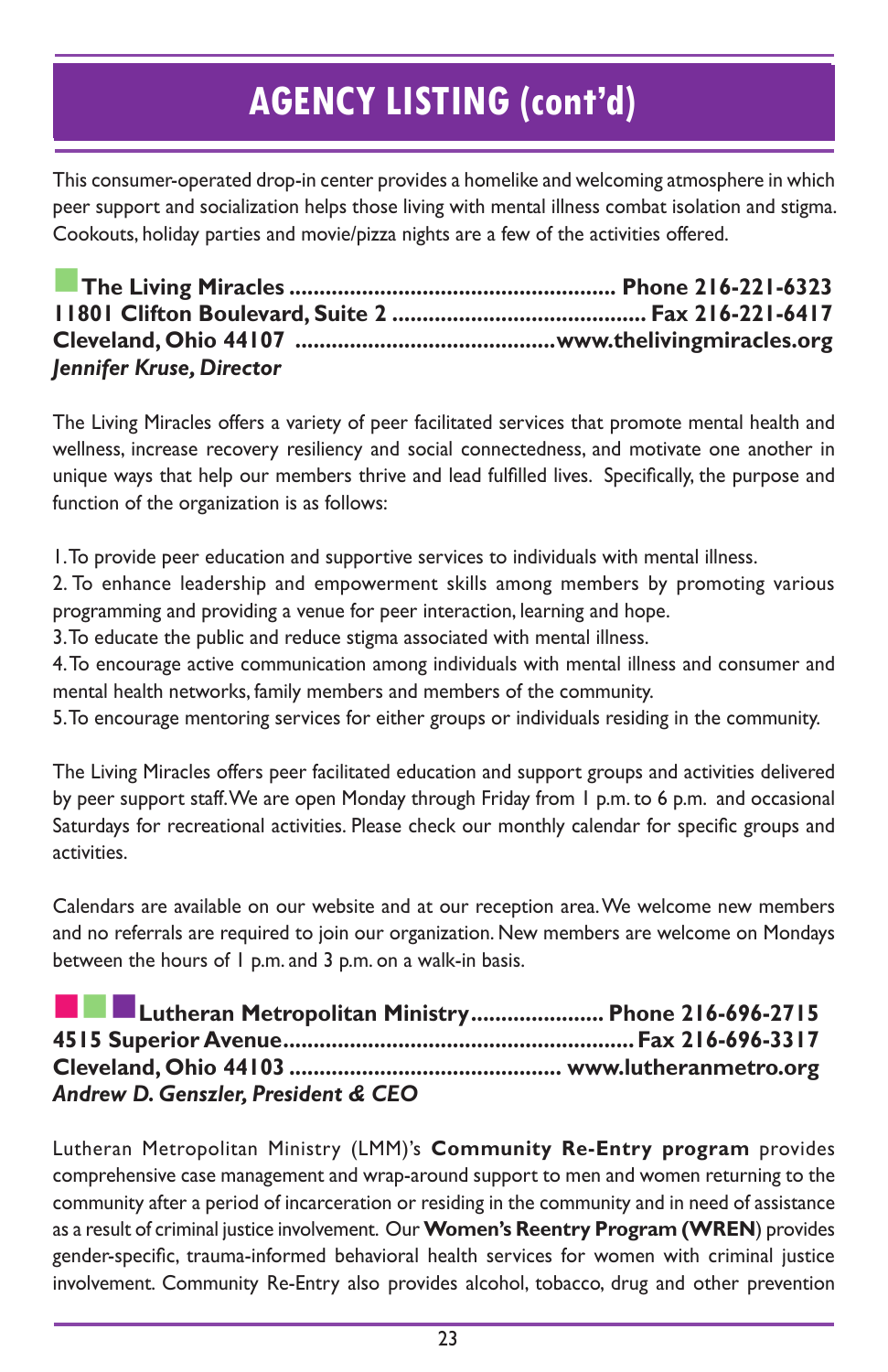services for youth identified as being low-income and/or children of incarcerated parents who may be at risk for experiencing mental, emotional, or behavioral disorders through our Y**oung African American Reclamation Project (YAARP, Jr.)**. LMM's Adult Support and Advocacy provides adults throughout Cuyahoga County with legal guardians who serve as caring advocates and surrogate decision makers, through the **Adult Guardianship Services (AGS) program.** Adult Support and Advocacy also provides professional training programs and consultation services to owners and staff of adult care homes in Cuyahoga County and surrounding communities, through the **Services to Adult Care Homes (SACH) program.**

| Lori D'Angelo, Ph.D., Director |  |
|--------------------------------|--|

Magnolia Clubhouse, a center of psychiatric rehabilitation for people living with mental illness, is part of an international evidence based best practice, recognized by SAMHSA. The Clubhouse community supports employment, education and health and wellness. Magnolia Clubhouse also offers integrated psychiatric and primary care services through its Carriage House Clinic.

Magnolia Clubhouse has been a psychosocial, *consumer-driven* rehabilitation center for people living with mental illness in Cleveland, since 1961. Members work in partnership with Clubhouse staff to determine and conduct the work of the Clubhouse, as well as their own recovery. A key feature of the Clubhouse is Supported Employment, both Transitional and Independent. Transitional Employment is part-time paid positions in the community that the Clubhouse develops and supports. The work of the Clubhouse includes producing a daily lunch, a weekly, monthly and quarterly newsletter, and a daily in-house televised news show. The Clubhouse operates a snack shop, video lab, art studio and Bloomin', a resale shop and art gallery open to the public. A Clubhouse is holistic, empowering, and based on the idea that work and relationships within a community are healing. A Clubhouse community creates and supports opportunities for friendship, belonging and hope, and works to ensure all the needs of its membership are met. Magnolia Clubhouse is the only certified Clubhouse in the state of Ohio, and is providing guidance to those interested in developing more Clubhouses across the state. The agency also operates the Carriage House Clinic, which provides psychiatric services for Clubhouse members.

**nalcohol and/or Other Drug (AoD) Prevention Agency AoD Treatment Agency** n**Mental Health (MH) Treatment Agency NH Consumer Support Agency (SHAPE)**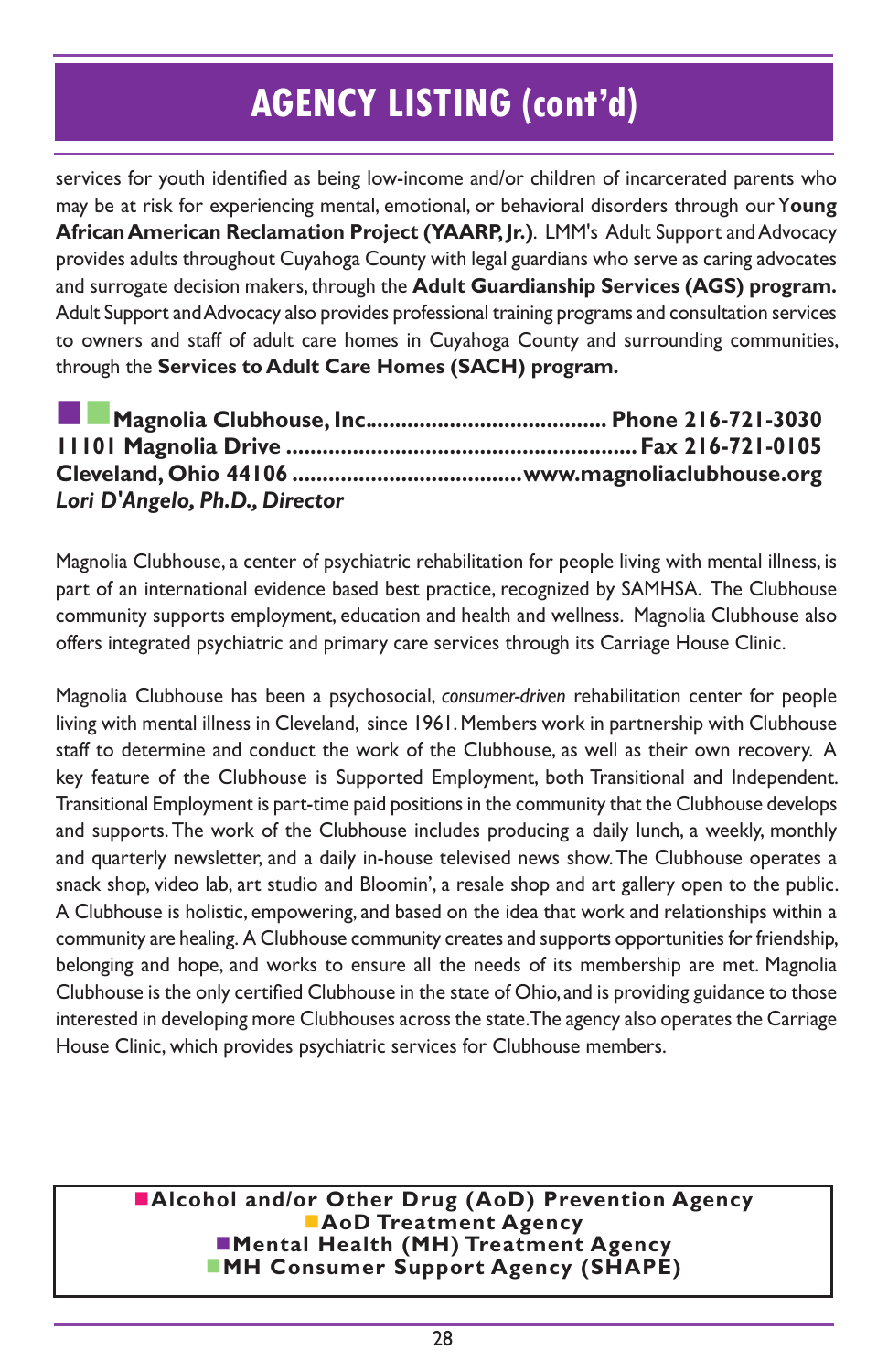| <b>Rick Kemm, Executive Director</b> |  |
|--------------------------------------|--|

Certified by the Ohio Department of Mental Health and Addiction Services and CARF International (Commission on Accreditation for Rehabilitation Facilities) to provide Mental Health Counseling to Adults, Adolescents and Children, Case Management. Wrap around services include; Food, Clothing & Fresh Produce Distribution, MomsFirst - assistance for Parenting/Pregnant Teens, Community Education - Supportive classroom/tutoring for all learners, all classroom are Trauma Informed - GED Preparation, English for Speakers of Other Languages, Health Screenings.

| Murtis Taylor Human Services SystemPhone 216-283-4400 |  |
|-------------------------------------------------------|--|
|                                                       |  |
|                                                       |  |
| Lovell Custard, President & Chief Executive Officer   |  |

Murtis Taylor Human Services System (MTHSS) is a county-wide United Way charitable organization that provides a broad range of culturally appropriate and diverse Community, Behavioral and Mental Health and Addiction services to Youth, Family, Adults and Seniors. MTHSS serves more than 12,000 individuals annually at 13 locations. MTHSS is a county-wide provider of comprehensive community mental health and behavioral healthcare services for children and adults such as alcohol and other drug assessments, case management, crisis intervention and counseling. MTHSS also operates several adult transitional housing facilities on the east and west sides of Cleveland, Ohio. Clinical staff includes Psychiatrists, Psychologists, Advanced Practice Nurses, Registered Nurses, Licensed Social Workers and Licensed Professional Clinical Counselors. Murtis Taylor Human Services System moves individuals and communities toward optimal health by diminishing the effects of illness, discrimination, bias, and poverty through innovation, partnership and research. Murtis Taylor Human Services System is licensed by the Ohio Department of Job and Family Services as a Star-Rated Step Up to Quality childcare center, the Ohio Department of Mental Health & Addiction Services (OhioMHAS) and nationally accredited by The Commission on Accreditation of Rehabilitation Facilities (CARF). MTHSS's mission is "To support, empower and strengthen individuals, families and communities to become healthy and productive through effective integrated health and human services."

Satellite locations include:

Main Campus - Mt. Pleasant, 13422 Kinsman Road, Cleveland, Ohio 44120 Family & Community Resource Center, 13411 Union Avenue, Cleveland, Ohio 44120 Kathryn R. Tyler Campus, 900 East 105th Street, Cleveland, Ohio 44108 Correctional Advocacy & Re-Entry Support Center (CARES), 2121 St. Clair Avenue, Cleveland, Ohio 44114 Downtown Office, 3010 Project Avenue, Cleveland, Ohio 44115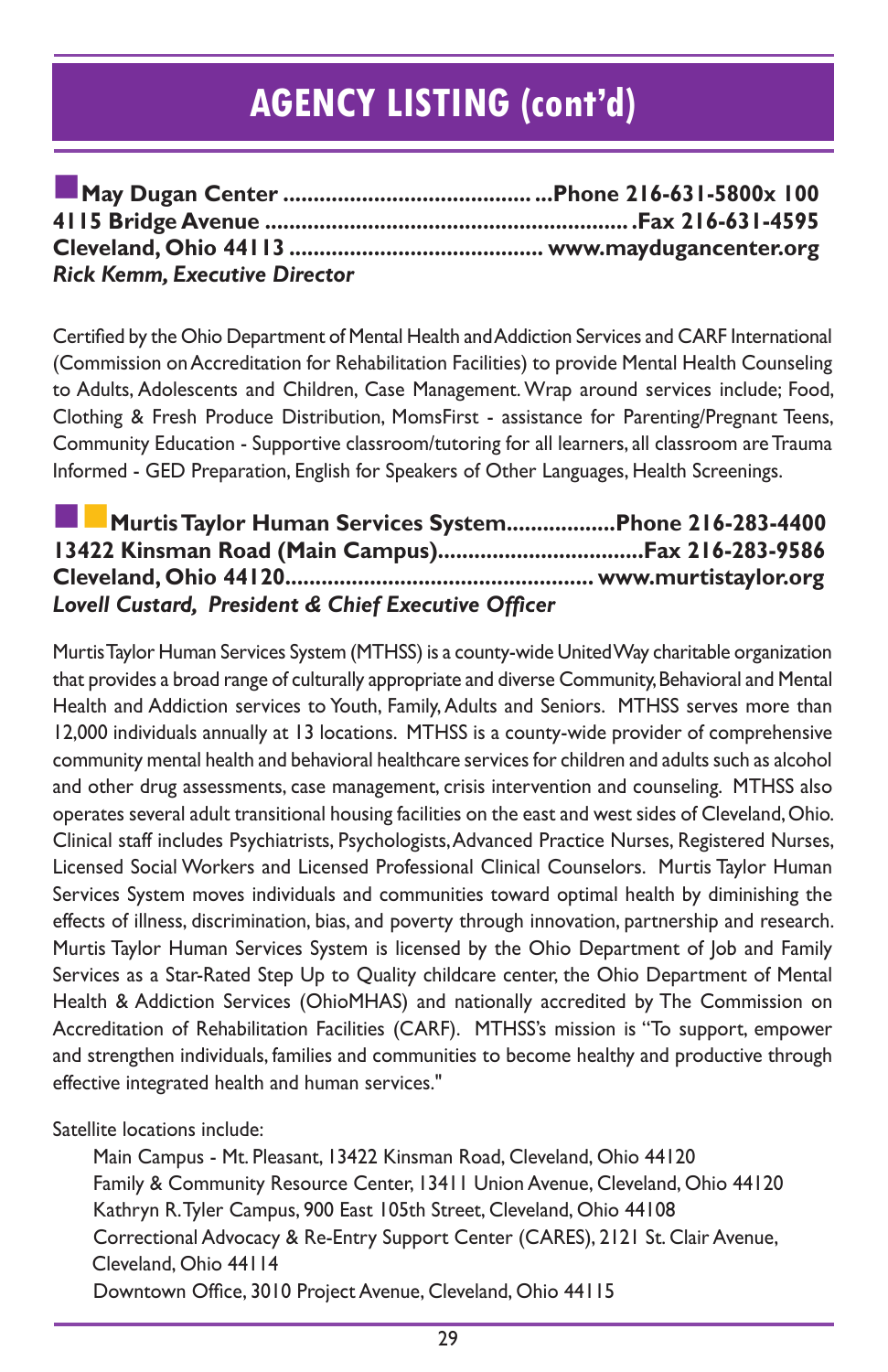Southeast Suburban Office, 12395 McCracken Road, Garfield Heights, Ohio 44125 Buckeye Therapeutic Community Residential Campus, Cleveland, Ohio 44104 Franklin Therapeutic Community Residential Campus, Cleveland, Ohio 44102 Bradley Therapeutic Community Residential Campus, Cleveland, Ohio 44111 West Side Office - Detroit, 9500 Detroit Avenue, Cleveland, Ohio 44102 West Side Office - Clark/Metro, 3167 Fulton Road, Cleveland, Ohio 44109 Northeast Suburban Office, 16005 Terrace Road, East Cleveland, Ohio 44112 Lakewood Community Services Center, 14230 Madison Avenue, Lakewood, Ohio 44107

#### n**NAMI Greater Cleveland............................................Phone 216-875-7776 2012 West 25th Street, Suite 600..........................................Fax 216-861-2574 Cleveland, Ohio 44113 ..................................www.namigreatercleveland.org** *Michael Baskin, Executive Director*

A local affiliate of the National Alliance on Mental Illness, a non-profit organization, NAMI Greater Cleveland is dedicated to empowering persons affected by mental illness and their family members to achieve a better quality of life by providing them with mutual support, practical information, referral, advocacy, and educational resources. The mission is accomplished through support groups, a helpline, education courses, and advocacy activities.

**Family and Peer Support Groups:** Support groups facilitated by trained volunteers for both family members and persons with mental illness (peers) operate throughout Cuyahoga County. Support groups range from general Family Support to Bipolar and Depression Peer Support, Women's Empowerment Support, and a Latino Support Group (in Spanish).

**Family and Peer Education Courses:** Structured courses with information about mental illness and coping strategies are offered at no cost to family member and peer participants. Trained volunteers provide class facilitation at various locations in the county.

**Community Education and Outreach:** Through community education and awareness programs, NAMI GC assists the professional community and general public in understanding issues related to diagnosis, treatment, and recovery. A core element of our mission is education to reduce stigma surrounding mental illness.

**Multicultural Outreach Program:** Promotes overall mental health wellness among minority populations through community outreach, information and referral, education, and support that are culturally specific and empower minorities to access services and seek mutual support. The program also provides education on mental health disparities on a variety of community organizations.

**Veterans programming:** NAMI Greater Cleveland works with local veterans' service providers to provide a Peer to Peer education course specific to veterans' mental health needs, led by a

> **nalcohol and/or Other Drug (AoD) Prevention Agency AoD Treatment Agency Nental Health (MH) Treatment Agency NH Consumer Support Agency (SHAPE)**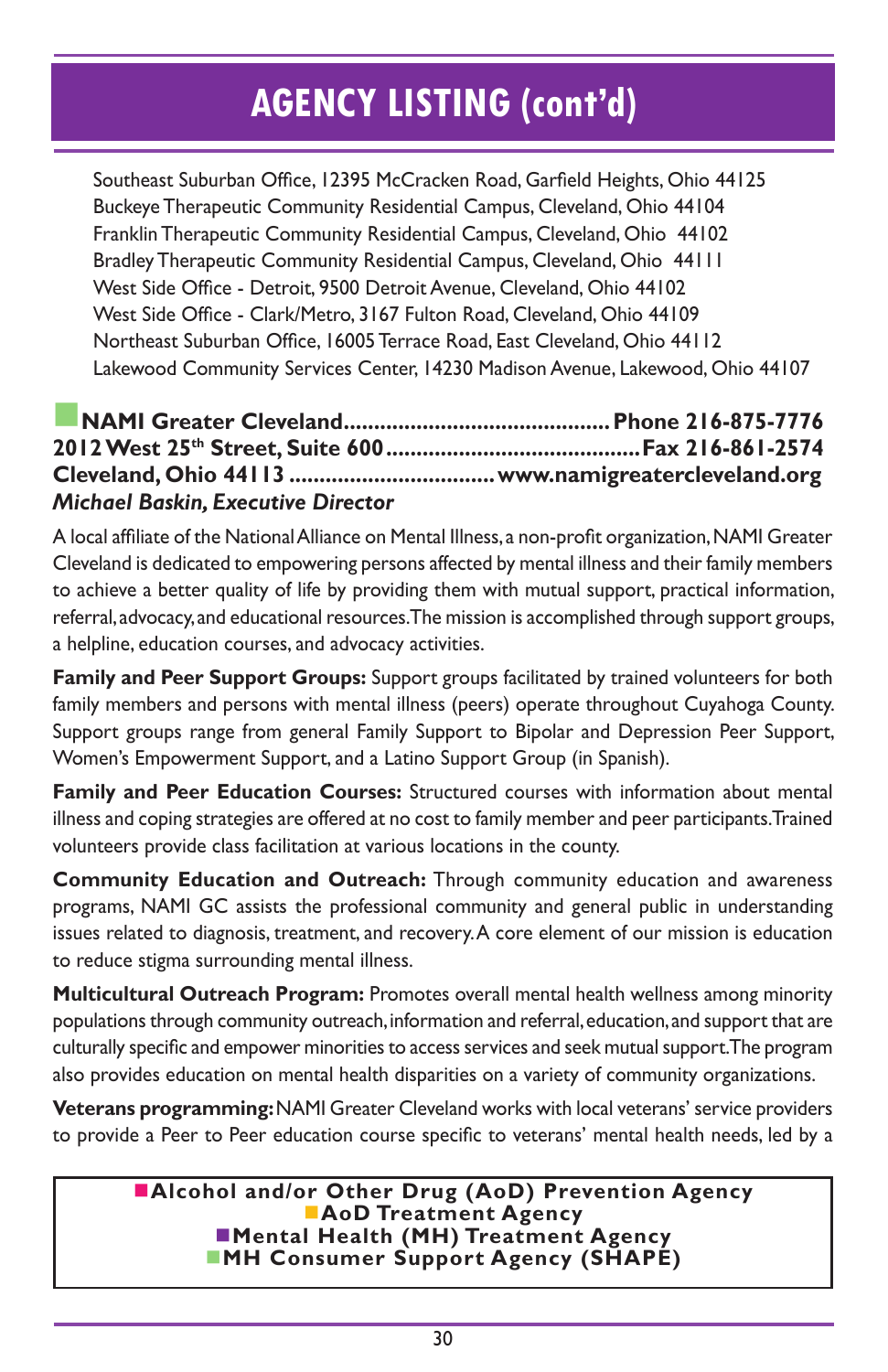veteran. Training for veterans through Peer to Peer provides veterans with potential income and job experience.

**Advocacy:** NAMI Greater Cleveland participates in local advocacy coalitions and events, publishes position papers on mental illness topics, and provides information about mental illness to national, state, and local governmental representatives.

| <b>Mike Matoney, Executive Director</b> |  |
|-----------------------------------------|--|

New Directions provides quality life-changing treatment to chemically dependent adolescents and their families dealing with emotional, behavioral, or psychiatric needs. As the provider of choice for adolescents and their families from assessments to continuing care, we deliver proven and innovative evidence-based services and collaborate with organizations sharing similar values.

| Northcoast Behavioral HealthcarePhone 330-467-7131 |  |
|----------------------------------------------------|--|
|                                                    |  |
| Northfield, Ohio 44067                             |  |
| Doug Kern, Chief Executive Officer                 |  |

Provides psychiatric inpatient services to those with severe and persistent mental illness, as well as intensive outpatient (ACT Services) and residential treatment services. Substance Abuse/ Mental Illness services are provided to our inpatient patients requiring services. All services are a collaborative effort working with other community providers and the ADAMHS Board.

| Northern Ohio Recovery Association Phone 216-391-6672 |  |
|-------------------------------------------------------|--|
|                                                       |  |
|                                                       |  |
| <b>Anita Bradley, Executive Director</b>              |  |

The Northern Ohio Recovery Agency (NORA) works with diverse populations throughout Cuyahoga, Lorain and Summit Counties to provide education, counseling, support services, and Intensive Outpatient (IOP) treatment for those individuals and families hurting because of alcohol, tobacco or other drug use. NORA continues to work toward establishing a new level of care to support continued recovery for residents of Northeast Ohio. Programming includes, but is not limited to, the East Cleveland Coalition, a Drug-Free Communities federally funded project; Total PUSH: People United to Stop HIV, and HIV/AIDS awareness program; Bridges Prevention Program, designed to increase awareness among adolescents of substance abuse issues; and the Day Treatment Program, providing IOP to adolescents in need. NORA has and will continue to offer differentiated programming to provide services to those most in need.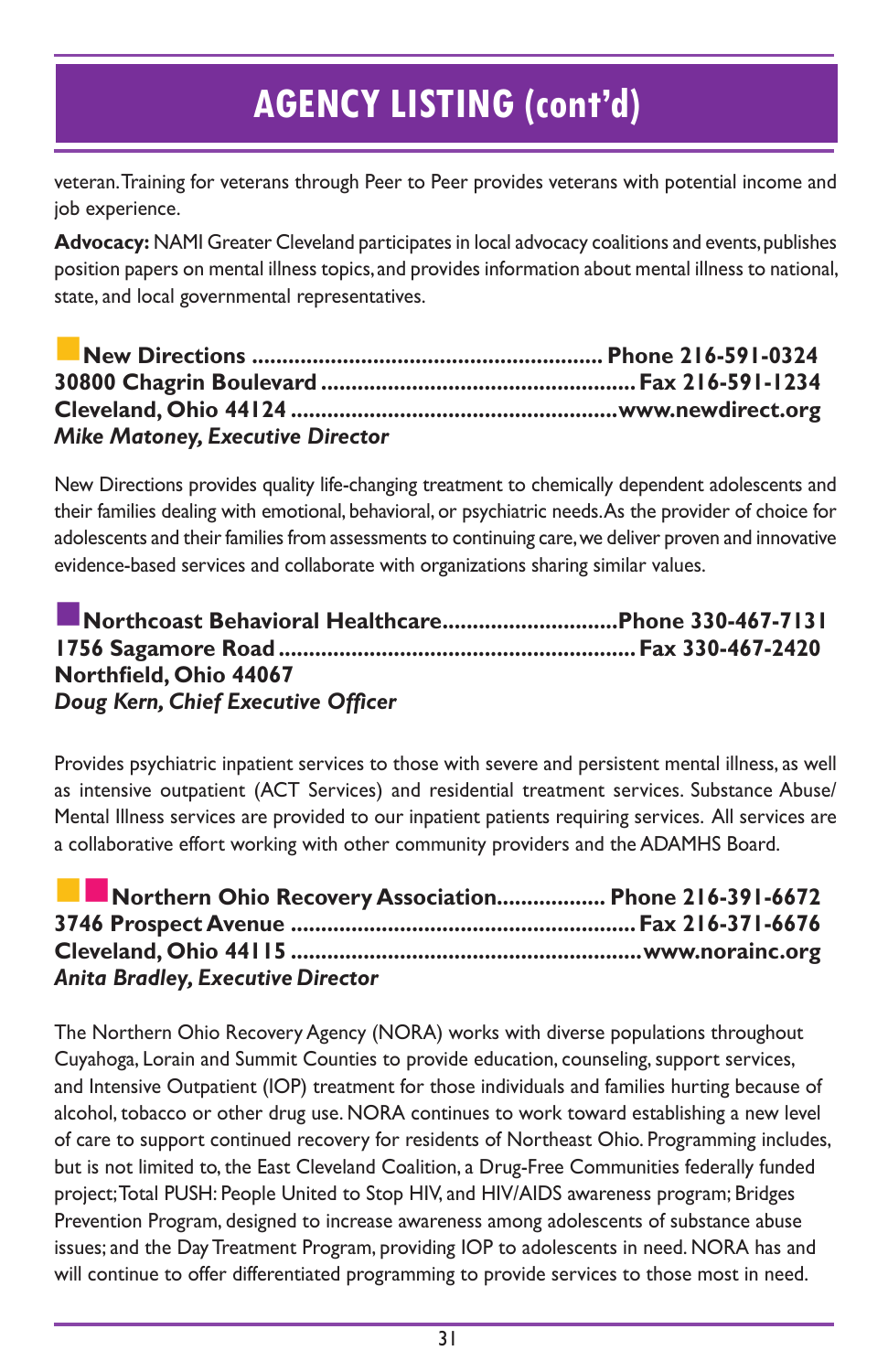Satellite locations include:

 Cleveland Office.......................................................................................................... Phone 216-721-1700 10613 Lamontier Street, Cleveland OH 44104

j nn**Ohio Guidestone.................................................... Phone 440-234-2006 434 Eastland Road................................................................Fax 440-234-8319 Berea, Ohio 44017................................................... www.ohioguidestone.org** *Richard R. Frank, President and Chief Executive Officer*

OhioGuidestone is a community solutions organization. We offer a unique blend of behavioral health treatment services, skill building programs and prevention opportunities for children and families. At OhioGuidestone, many of our clients struggle with a lack of education and life skills, and don't know how to access personal or community resources to help them improve their situations. We not only help resolve problems that already exist, but teach skills to help individuals become self-sufficient, and prevent future obstacles to success. Our services help individuals not only to survive, but thrive.

Cuyahoga County Satellite locations include:

Cleveland Community Services Campus- Phone 440.260.8900

3500 Carnegie Avenue, Cleveland, Ohio 44115

Foster Care Services- Phone 1.888.505.2691 285 E Bagley Road, Berea, Ohio 44017

Outpatient Counseling Office- Phone 440.234.6860 16101 Snow Road, Brook Park, Ohio 44142

Outpatient Counseling Office- Phone 440.260.6431 25701 N. Lakeland Blvd. #403, Euclid, Ohio 44132

Outpatient Counseling Office- Phone 440.260.8465 5706 Turney Road, Ste. 200, Garfield Heights, Ohio 44125

Outpatient Counseling Office- Phone 440.260.6106 15644 Madison Avenue, Ste. 104 Lakewood, Ohio 44107

Residential Treatment Campus- Phone 440.234.2006

#### **nalcohol and/or Other Drug (AoD) Prevention Agency AoD Treatment Agency** n**Mental Health (MH) Treatment Agency MH Consumer Support Agency (SHAPE)**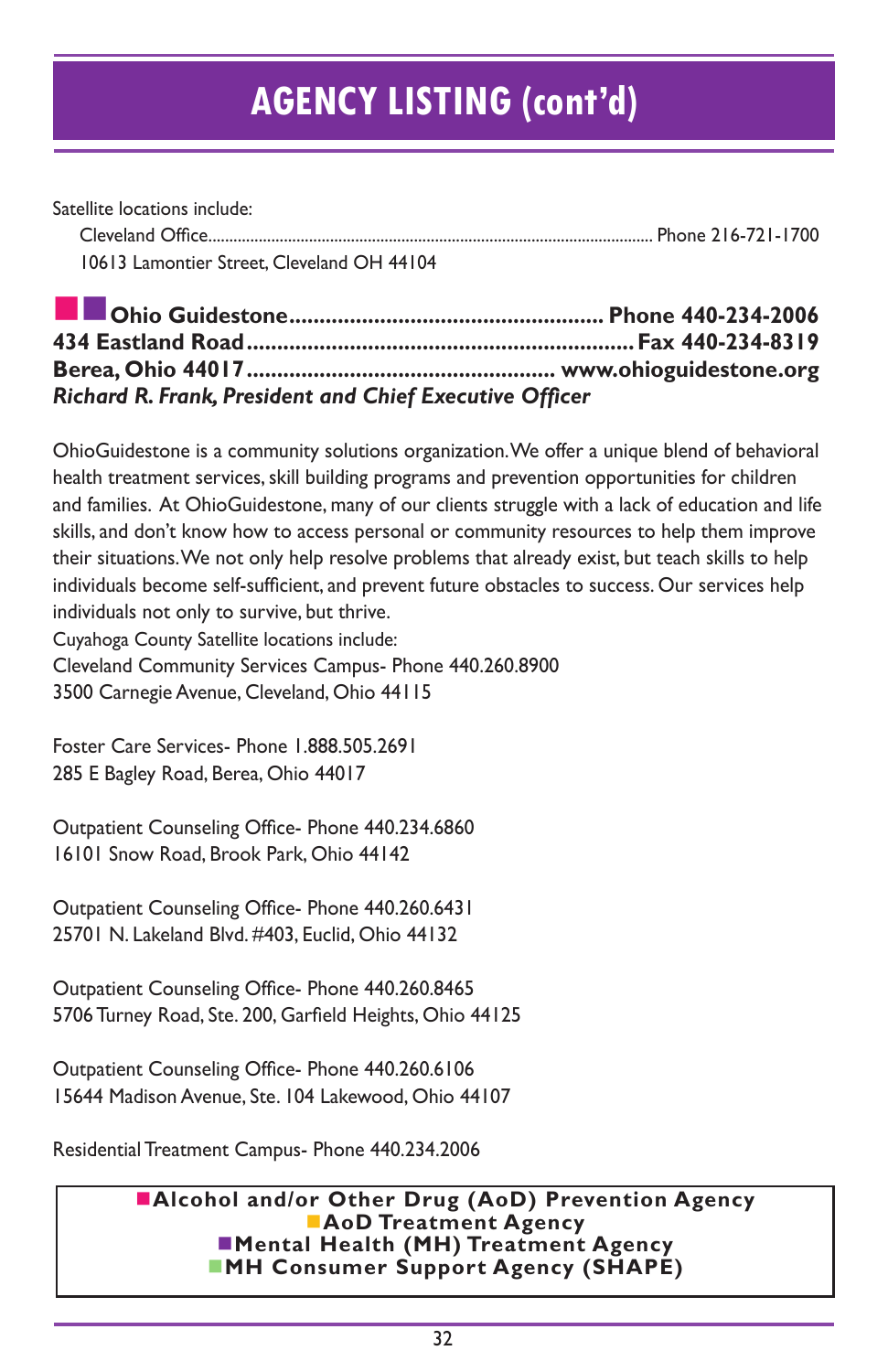202 E Bagley Road, Berea, Ohio 44017

Regional offices: Central Ohio Office- Phone 1.888.522.9174 195 N. Grant Avenue, Ste. 250, Columbus, Ohio 43215

Lake County Office- Phone 440.260.8300 90 N. State Street, Painesville, OH 44077

Lorain County Office- Phone 440.260.6108 2173 North Ridge Road, Suite E, Lorain, OH 44055

Stark County Office- Phone 440.260.6466 401 West Tuscarawas Street, Suite # 501 Canton, OH 44702

Summit County Office- Phone: 440.260.2916 3094 West Market Street, Suite 105, Fairlawn, Ohio 44333

| <b>Greg Uhland, Executive Director</b> |  |
|----------------------------------------|--|

ORCA House, Inc. , one of the oldest African American alcohol and other drug treatment agencies in the country, prescribes to the philosophy that chemical dependency is a progressive, treatable disease that negatively impacts the entire family. ORCA House takes a holistic, integrated approach to services delivery and actively involves the whole family in the recovery process. Cognitive interventions and chemical dependency education are the cornerstones of treatment. ORCA House services are abstinence-based and focus on the 12-step model of recovery. ORCA House provides Non-Medicaid community residential treatment and outpatient treatment services.

| Cleveland, Ohio 44115                           |  |
|-------------------------------------------------|--|
| Frank A. Fecser, Ph.D., Chief Executive Officer |  |

Positive Education Program (PEP) helps troubled and troubling children learn and grow, providing strength-based special education and mental health services in partnership with families, schools, and communities. Each year PEP positively impacts the lives of 2,500 children and their families through its areas of service: Integrated Special Education & Mental Health, Early Childhood, Autism, Community Support, and Consultation & Training. PEP operates many programs including: seven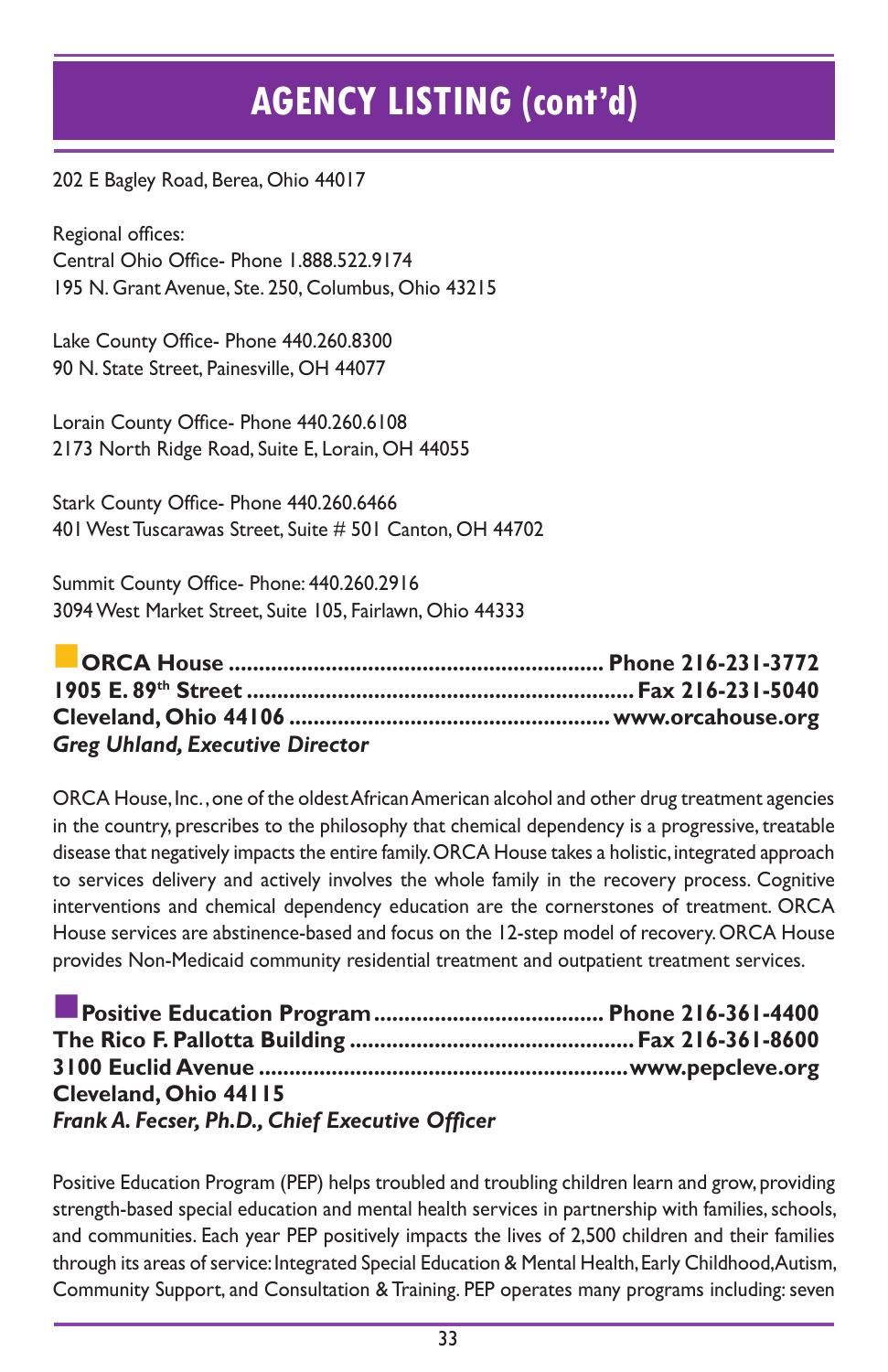Day Treatment Centers, Early Childhood Plus, Connections and PEP Assist. PEP's Day Treatment Centers (Eastwood, Greenview, Hopewell, Ireland, Midtown, Phoenix, Prentiss Autism Center, Willow Creek) provide a specialized school and mental health environment for children age 5-22. PEP Connections delivers a coordinated care-management service for youth who are multisystem involved and/or at risk of removal from home and community. PEP Early Childhood Plus is a consultation and training service which supports young children. PEP Assist is a consultation and training service for school-age children.

Satellite locations include:

| 14201 Southington Road, Shaker Heights, OH 44120 Fax: 216-751-3780 |  |
|--------------------------------------------------------------------|--|
|                                                                    |  |
|                                                                    |  |
|                                                                    |  |
|                                                                    |  |
|                                                                    |  |
|                                                                    |  |
|                                                                    |  |
|                                                                    |  |
|                                                                    |  |
|                                                                    |  |
|                                                                    |  |
|                                                                    |  |

#### n**Alcohol and/or Other Drug (AoD) Prevention Agency AoD Treatment Agency nd Mental Health (MH) Treatment Agency NH Consumer Support Agency (SHAPE)**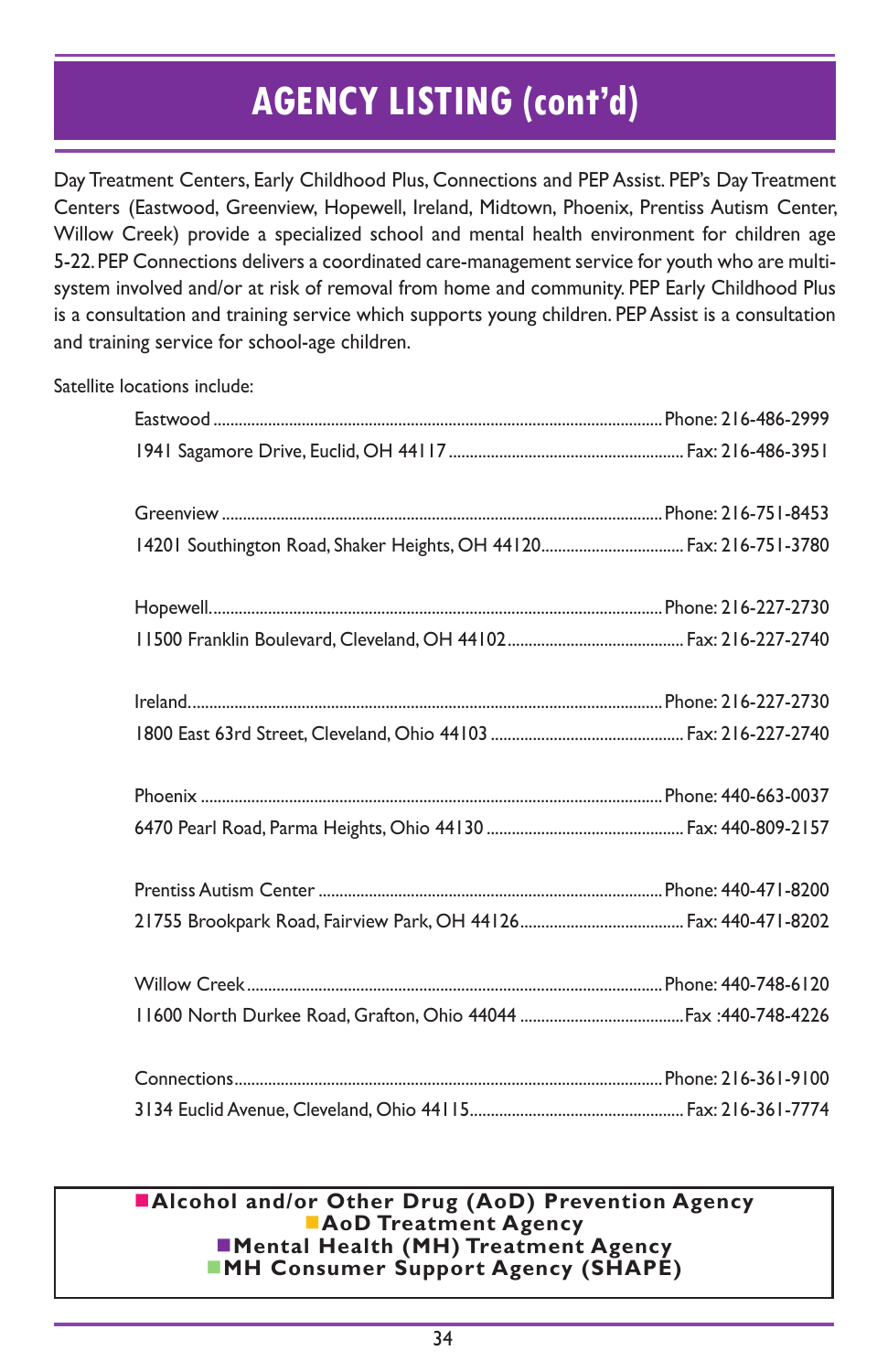| 3950 Chester Avenue  Intake Phone 216-431-4131 x1107 |  |
|------------------------------------------------------|--|
|                                                      |  |
|                                                      |  |
|                                                      |  |
|                                                      |  |
|                                                      |  |
|                                                      |  |
|                                                      |  |

This comprehensive outpatient behavioral health agency provides both mental health and addiction prevention and treatment services in Northeast Ohio, serving adults, youth and children. Using evidence-based practices and client-centered strategies, Recovery Resources offers case management, individual and group counseling, intensive and non-intensive outpatient treatment, partial hospitalization and medical-somatic services. In addition to treatment programs, Recovery Resources' wellness and recovery services include prevention specialties in the areas of tobacco, gambling and HIV/AIDS prevention, along with housing, social enterprises, and a full complement of employment services. Recovery Resources provides a broad range of services to individuals affiliated with the criminal justice system and has multiple locations throughout Northeast Ohio. The agency is certified by OhioMHAS, and accredited by the Commission on the Accreditation of Rehabilitation Facilities.

*Megan Kleidon, Interim Executive Director .................................. www.recres.org*

Satellite locations include:

| 4269 Pearl Road, Cleveland Ohio 44109      |  |
|--------------------------------------------|--|
|                                            |  |
| 14805 Detroit Avenue, Lakewood, Ohio 44107 |  |
|                                            |  |
| 3950 Chester Avenue, Cleveland, Ohio 44114 |  |

#### Rosary Hall at St. Vincent Charity Medical Center..Phone 216-363-2580 **2351 E. 22nd Street................................................................. Fax 216-363-2575 Cleveland, Ohio 44115 ........................................... www.stvincentcharity.com**  *Orlando S. Howard, LCDC-II, ICADC, Clinical Manager*

Rosary Hall offers a continuum of care, capable of seamlessly transitioning patients through a process of inpatient medical withdrawal/detoxification to outpatient rehabilitation and into community-based support networks. Regardless of where a patient enters the process, access to care is available 24-hours a day, seven days a week and includes: medical evaluations and ongoing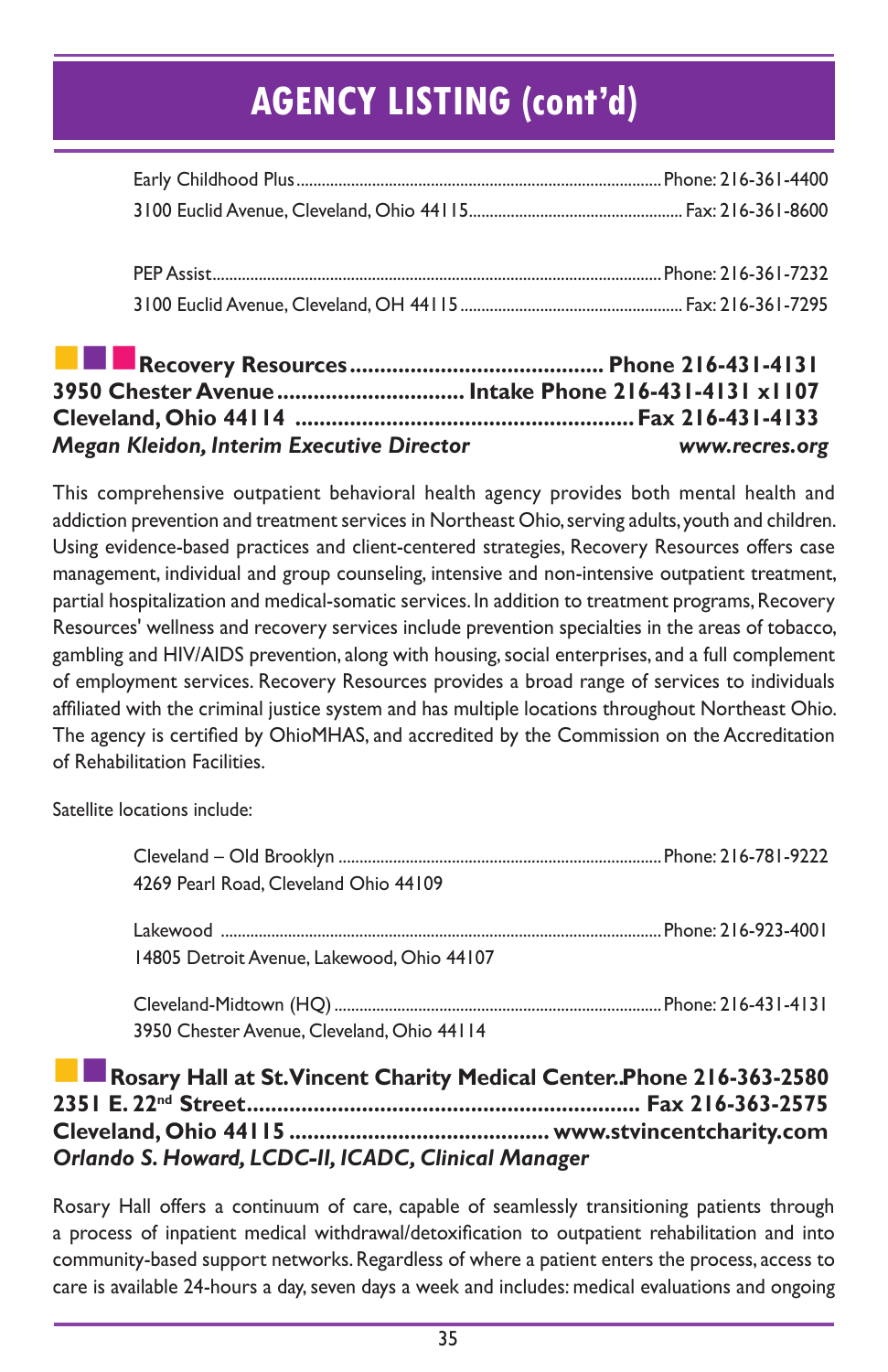assessments; medical stabilization and acute care detoxification in a hospital setting; rehabilitation plans tailored for the individual; outpatient therapies and counseling for individuals and groups; family counseling and case-managed transition into community and support networks.

Satellite location:

Rosary Hall Outpatient, Independence ............................................Phone 216-328-0516

|                                      | Salvation Army Harbor Light Complex Phone 216-781-3773 |
|--------------------------------------|--------------------------------------------------------|
|                                      |                                                        |
|                                      |                                                        |
| <b>Beau Hill, Executive Director</b> | www.salvationarmycleveland.org                         |

The Salvation Army Harbor Light Complex is a multifunctional social services facility and spiritual support center providing a wide range of services to those in the most need, including detox, Intensive Outpatient Treatment, emergency shelter for families, community correction, as well as transitional housing for homeless men.

#### n**Scarborough House For Women .............................. Phone 216-781-5538 2430 West 10th Street .......................................... scarborough2430@att.net Cleveland, Ohio 44113** *Kimberley Liou, Executive Director*

Scarborough House is a three-quarter way sober house located in the Tremont area of the near west side of Cleveland. Target population is women who are in recovery from drug and/or alcohol addiction, and who may be dually diagnosed, transitioning from treatment to the community. This non-profit organization provides safe and sober housing for eight women who pay monthly rent for up to one year. The program operation is subsidized by the ADAMHS Board of Cuyahoga County. Scarborough House plays a vital role in the recovery of its women's residents by encouraging and facilitating peer support, employment, education and on site counseling, attending self-help meetings and abiding by house rules all overseen by a House Manager who lives on premises.

> **nalcohol and/or Other Drug (AoD) Prevention Agency AoD Treatment Agency nd Mental Health (MH) Treatment Agency MH Consumer Support Agency (SHAPE)**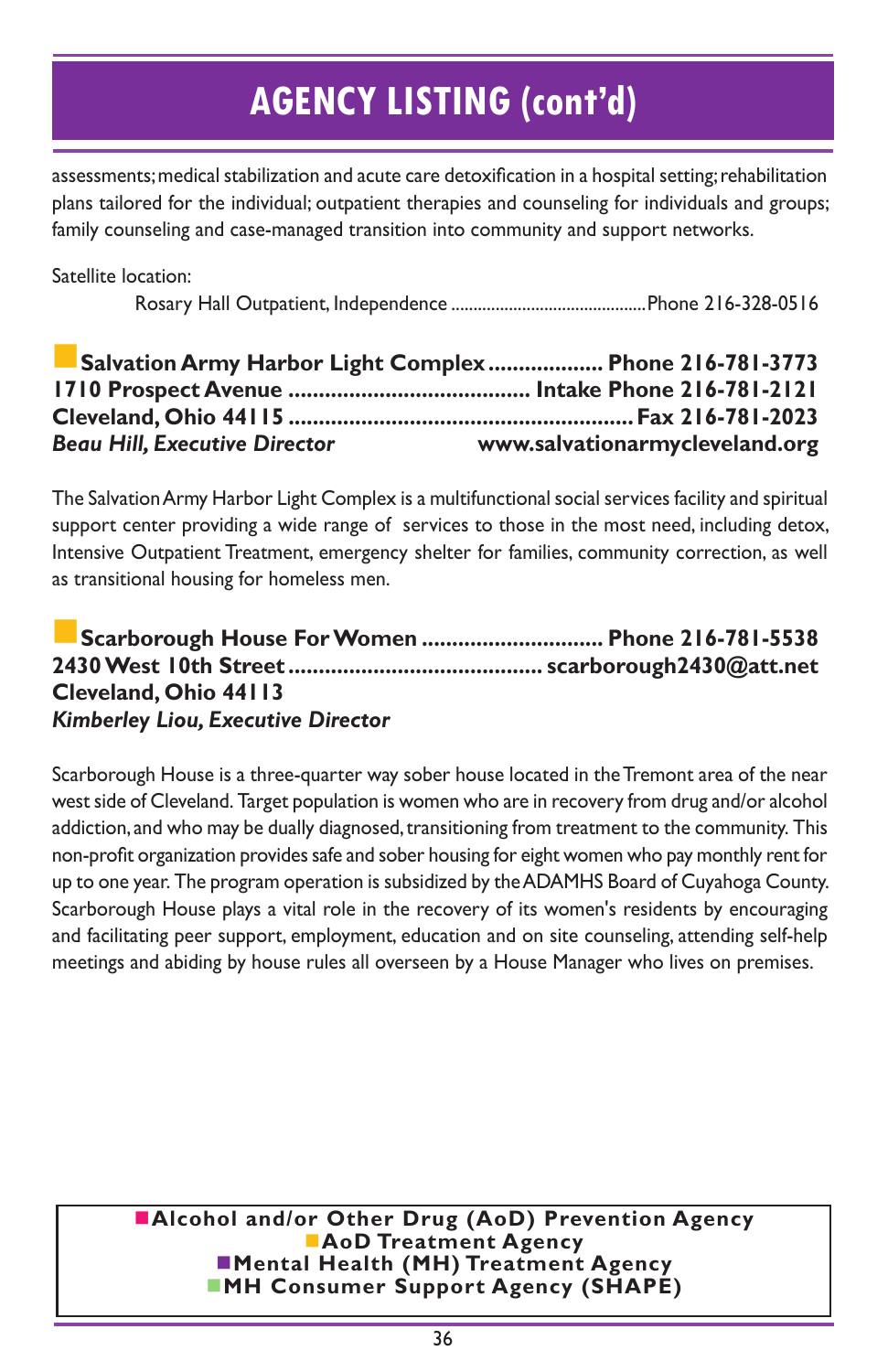|                               | Shaker Heights, Ohio 44120 www.shakerheightsyouthcenter.org |
|-------------------------------|-------------------------------------------------------------|
| John Lisy, Executive Director |                                                             |

The Shaker Heights Youth Center is a community-based social service agency that provides prevention and wellness services to Shaker Heights and their families. By utilizing a variety of strategies and resources, including collaborative projects with other community agencies, the Center seeks to inspire youth to lead a productive drug free life and instill in them a sense of self-worth and a bond with their community.

The Shaker Heights Youth Center Prevention Programs include: **Intensive Prevention Program (IPP)** serving suspended Shaker School students offering academic tutoring and group prevention education using the Life Skills Curriculum; **Academic Success Aid Program (ASAP)** providing academic support, behavioral assistance to expelled Shaker students; **Student Assistance Program,** where Youth Center staff provide in-school evaluations, support and wellness services to Shaker Middle and High School students having academic/social problems; **MyCom South Shaker,** Youth Council enhances students' leadership skills, assets and competencies while motivating youth to see themselves as valuable members of the community; **Youth Mentoring Program,** Shaker Heights Youth Center collaborates with the Impact Youth Enrichment Program at First Unitarian Church to provide after school programming for Shaker Heights Middle School students; **PEERS Program** where Youth develop a Resiliency based project using the Life Skills Curriculum adapted to meet the cultural requirements and community needs of Shaker Heights including the infusion of International Baccalaureate ideals**;** and **Girls Summer Leadership Camp** provides Leadership Training to Middle School girls using the Life Skills Curriculum adapted to meet the cultural requirements and community needs of Shaker Heights.

n**Stella Maris, Inc.............................................................Phone 216-781-0550 1320 Washington Avenue ....................................................Fax 216-781-7501 Cleveland, Ohio 44113 .................................. www.stellamariscleveland.com** *Dennis Madden, Chief Executive Officer Terry G. Luria, MA, LSW, LICDC-CS, Clinical Director*

Stella Maris' Subacute Detoxification Unit provides medical detoxification, assessment, counseling and case management services to adult chemically dependent men and women 24 hours a day, seven days a week. The program has 24-hour nursing and physician coverage. The Outpatient Treatment/Aftercare program targets adult chemically dependent men and women and offers assessments, individual and group counseling, and case management. Intensive Outpatient Treatment and traditional outpatient services are available Monday through Friday, 9:00 a.m. to 8:00 p.m. Stella Maris has a sliding fee scale, accepts insurance and is publicly funded for qualifying residents.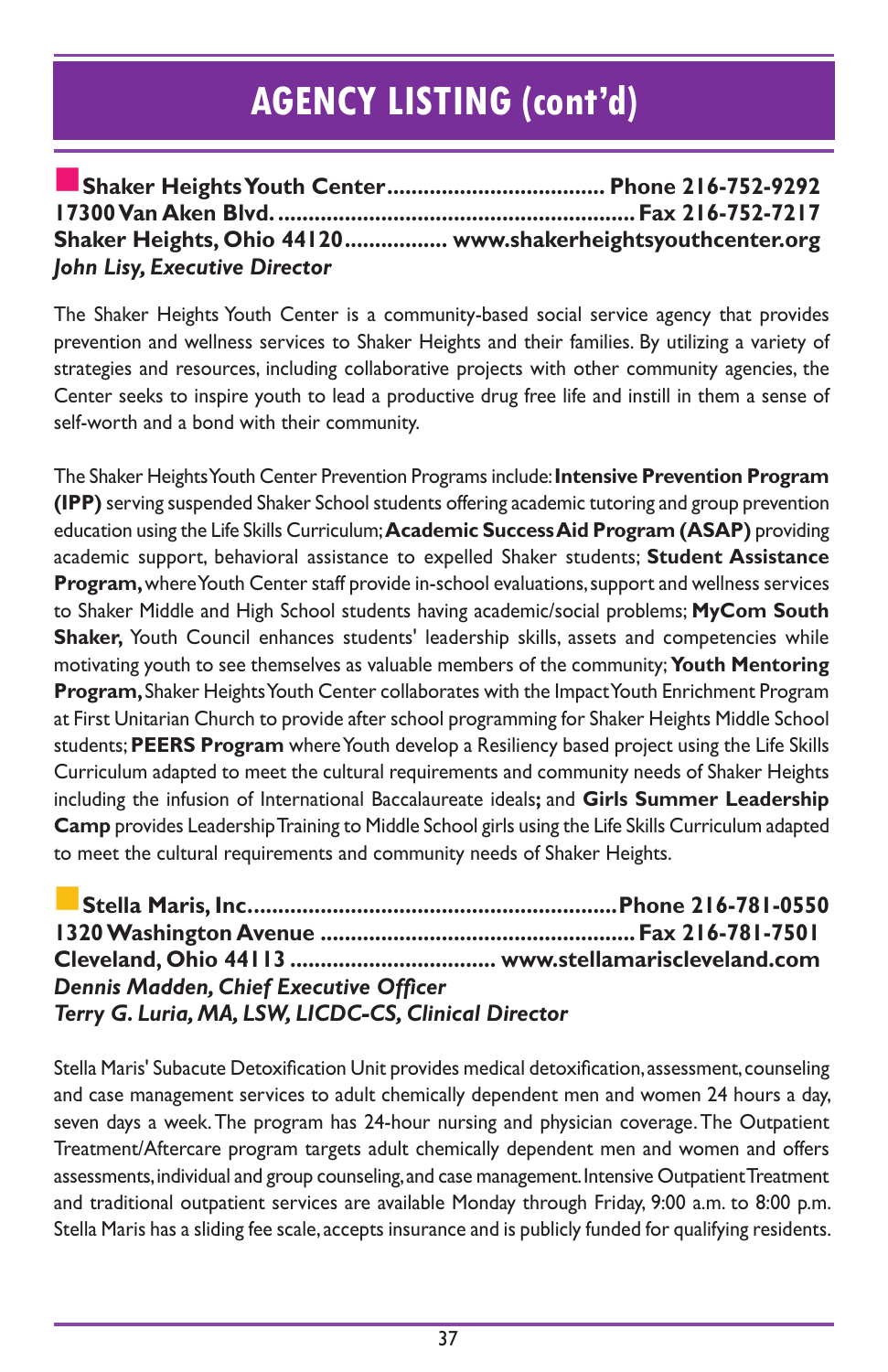**United Way's First Call for Help..........................Phone 211 or 216-436-2000 www.211cleveland.org**

Offers a 24-hour alcohol and other drug and mental health information and referral service.

| <b>Derrick Fulton, Executive Director</b> |  |
|-------------------------------------------|--|

University Settlement is a neighborhood center that aims to empower youth, families and seniors in the Broadway-Slavic Village neighborhood. We provide a range of services to meet the needs of the community through a variety of social, educational and health programs that transform the lives of children, families and seniors. Youth Services: SmartY's; Family Services: Family-to-Family; Tapestry; Building Strong Families; Hunger Center; Housing Homeless Families; Computer Lab, Senior Services and Workforce Development. We also provided youth services at Fullerton, Willow and Mound schools.

| <b>Claire Zangerle, Chief Executive Officer</b> | www.vnacleveland.org |
|-------------------------------------------------|----------------------|

The Visiting Nurse Association (VNA) of Cleveland services only adults, not children and adolescents and we do not provide chemical dependency services. If the client has a chemical dependency issue, we will link them with a provider agency.

**Women's Alliance for Recovery Services, Inc.......... Phone 216-575-9120 2012 W. 25th St., Suite 300....................................................Fax 216-575-1933 Cleveland, OH 44113-4131 ......................www.womensalliancerecovery.org** *Sylvia Pacifico, Executive Director* 

Since 1985, Women's Alliance for Recovery Services, Inc. has been offering "New Hope for a New Life" to women whose lives have been devastated by alcohol and other drug addiction. Women's Alliance helps clients navigate the system, thus improving access to substance abuse treatment as well as connecting them to other resources that meet their needs for recovery pre and post treatment (ie. childcare, transportation, legal advice, support groups, sober and safe housing, etc.). Services are free, bilingual (Spanish), and confidential.

**nalcohol and/or Other Drug (AoD) Prevention Agency AoD Treatment Agency nd Mental Health (MH) Treatment Agency MH Consumer Support Agency (SHAPE)**